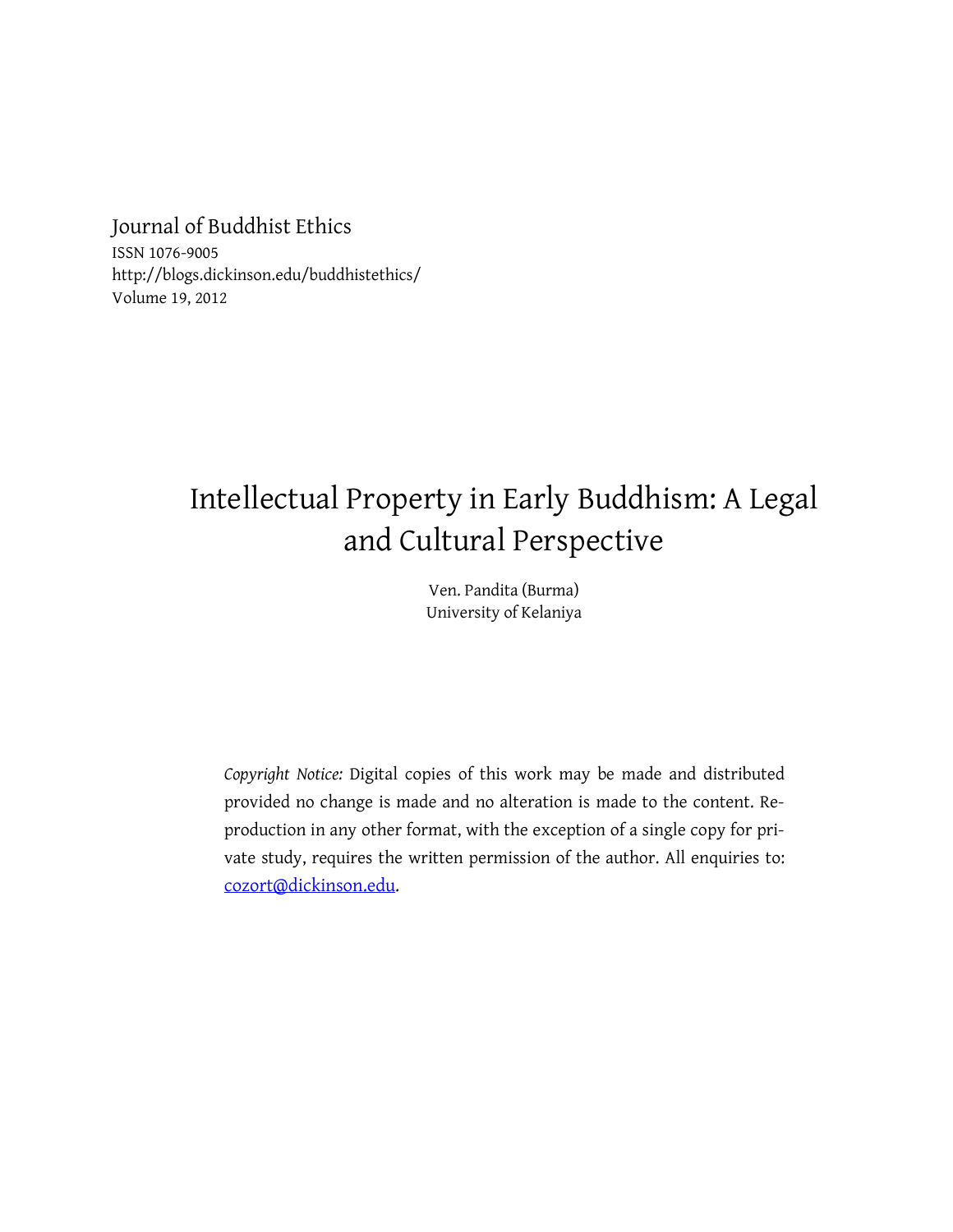# Intellectual Property in Early Buddhism: A Legal and Cultural Perspective

Ven. Pandita (Burma)<sup>1</sup>

# Abstract

 $\overline{a}$ 

In this paper, I examine the modern concepts of intellectual property and account for their significance in monastic law and culture of early Buddhism. As a result, I have come to the following conclusions: (1) the infringement of copyrights, patents, and trademarks does not amount to theft as far as Theravadin *Vinaya* is concerned; (2) because a trademark infringement involves telling a deliberate lie, it entails an offense of expiation (*pācittiya*), but I cannot find any *Vinaya* rule which is transgressed by copyright and patent infringements; and (3) although the Buddha

<sup>&</sup>lt;sup>1</sup> Postgraduate Institute of Pali and Buddhist Studies, University of Kelaniya, Sri Lanka. Email[: ashinpan@gmail.com.](mailto:ashinpan@gmail.com)

I express my sincere thanks to Dr. Kieffer-Pülz, who has kindly sent me an electronic copy of her paper "The Law of Theft" published in the JPTS Vol. (31), and also to Mr. Jim Anderson (Admin., Yahoo! Palistudy Group), through the courtesy of whom I have been able to contact Dr. Kieffer-Pülz. Without their help, this paper would not yet have seen daylight. As it happens, only one point in Dr. Kieffer-Pülz's paper is related to my topic, and regarding this, I differ from her, unfortunately (See the footnote 17), but this is not surprising, given that her work has been of the pioneering kind whereas the law of theft is, as deemed by the tradition itself, one of the most difficult Vinaya concepts."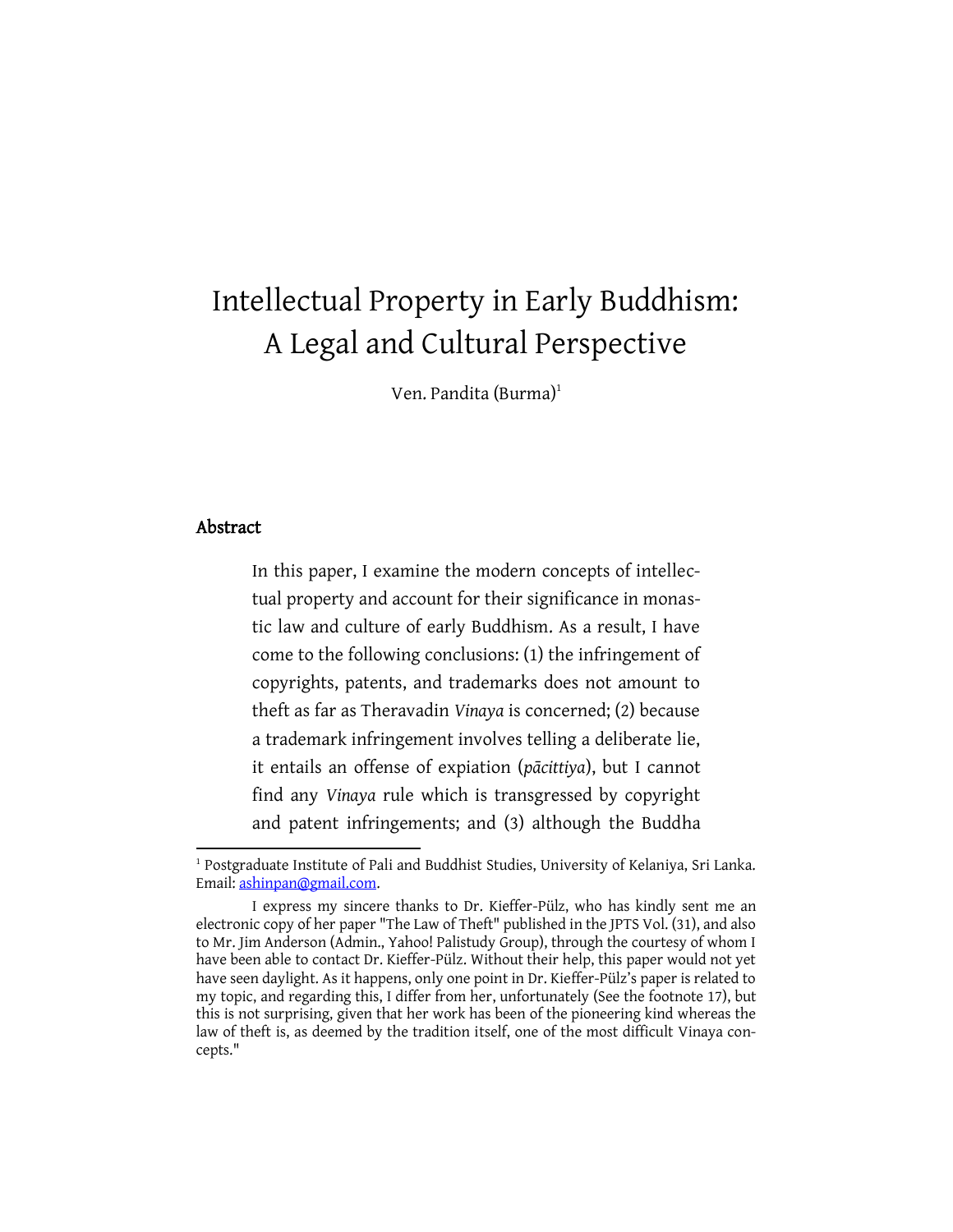recognized the right to intellectual credit, commentarial interpretations have led some traditional circles to maintain that intellectual credit can be transferred to someone else.

### Introduction

"Intellectual property (IP) refers to creations of the mind: inventions, literary and artistic works, and symbols, names, images, and designs used in commerce" ("What is Intellectual Property?"). Depending on the type of a given piece of intellectual property, its owners usually expect from it one or more out of the three kinds of rights:

- *Right to monopoly* Owners of copyrights and patents enjoy a timelimited monopoly of these for the sake of some financial prospects. *Right to identity* A business uses trademarks and brands to create
- and reinforce its presence and identity in the business world. By having a valid and well-protected trademark, a business can ensure that customers willing to buy its products will not be tricked into paying someone else.
- *Right to credit* The creators of ideas or expressions and the discoverers of information must be acknowledged whenever someone else makes use of their work. A failure to give proper credit results in plagiarism.

Although these IP rights, except the last one, probably did not exist when monastic law was formed, it is time for Buddhist monks and nuns to look at these in the light of the *Vinaya*. Why? If the *Vinaya* has to accept the popular opinion, as it is, on these matters (i.e., that the in-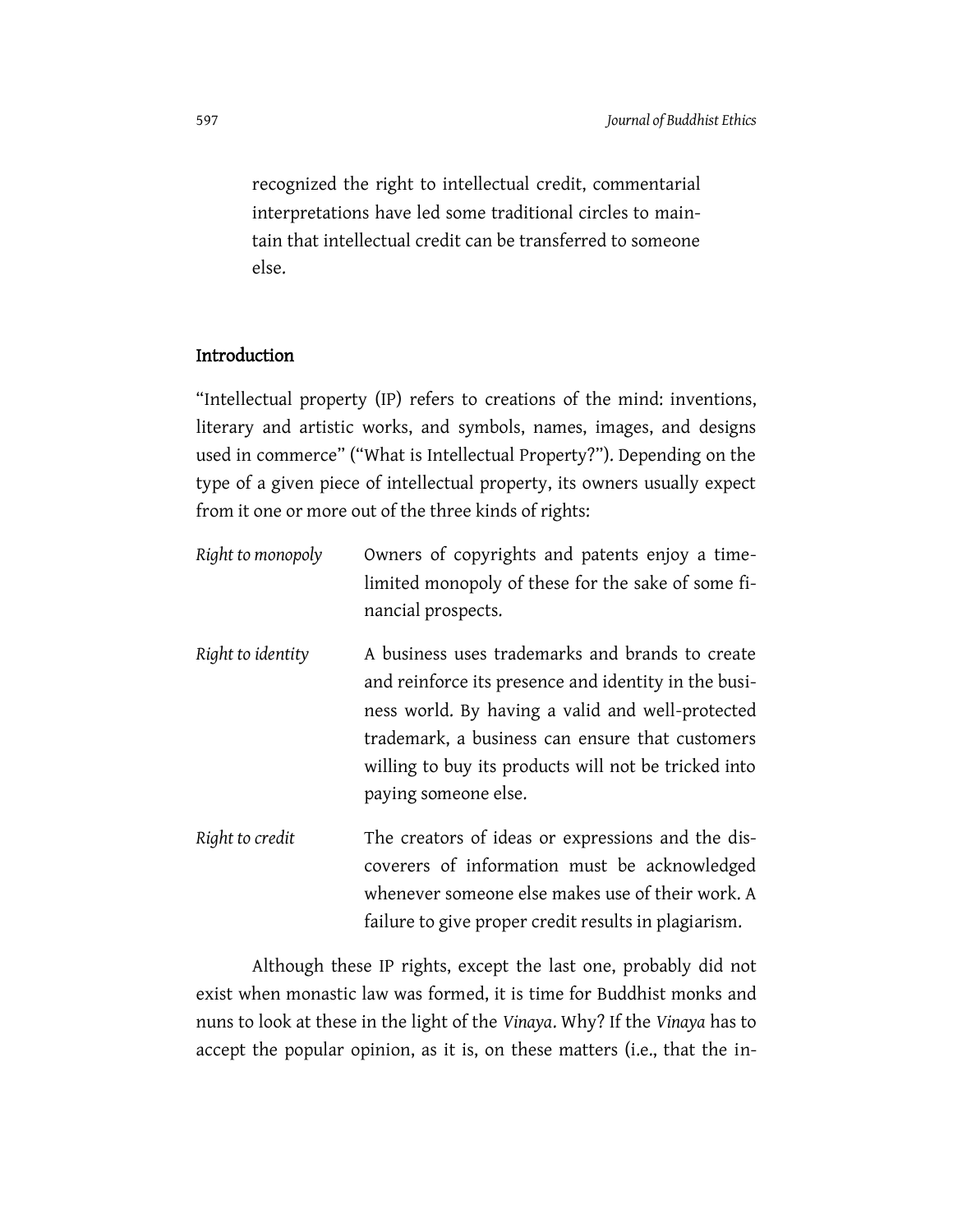fringement of copyrights, patents, and trademarks is a kind of theft), every monk or nun committing such an infringement would certainly lose his monkhood or her nunhood, for theft is an ultimate *Vinaya* offense that definitely results in such a devastating effect. Hence, this matter needs serious investigation.

As a result of my analysis, I have come to the following conclusions:

- 1. The infringement of copyrights, patents, and trademarks *does not* amount to *theft* as far as Theravadin *Vinaya* is concerned.
- 2. Because a trademark infringement involves telling a deliberate lie, it entails an offense of expiation (*pācittiya*), but I cannot find any *Vinaya* rule which is transgressed by copyright and patent infringements.
- 3. Although the Buddha did recognize the right to intellectual credit, commentarial interpretations have led some traditional circles to maintain that intellectual credit can be transferred; that is, the original author or contributor of an intellectual creation can transfer the due credits for the work to someone else.

# Right to Monopoly

Copyrights and patents are means to permit creators and contributors to have a control of the distribution and usage of their work within a specific period, obviously for the sake of financial benefits. The infringement of copyrights or patents is a civil offense and, for many people, this is a sort of theft. But can it be termed a theft in monastic law?

To be a valid theft in *Vinaya*, the object of theft must be: (1) "the possession of another" (Horner 1: 90ff *parapariggahita* Vin 54.14ff), and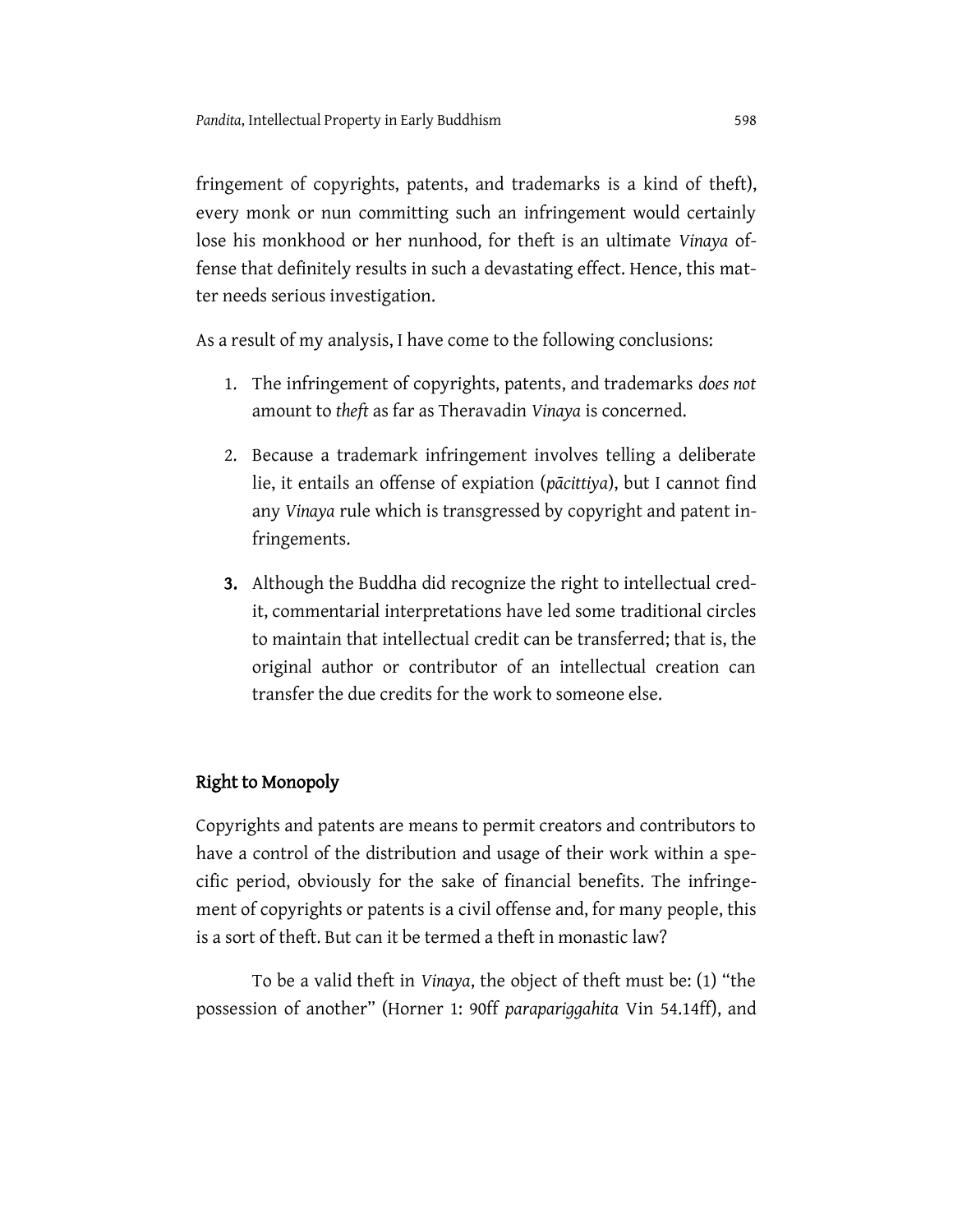<span id="page-4-0"></span> $(2)$  of some financial value.<sup>2</sup> Therefore, the infringement of copyrights and/or patents can be termed legally equivalent to theft in the *Vinaya* only if the original IP owner loses, on account of such an infringement, something of financial value that he or she *possesses*. Accordingly, the question we need to ask is: what does the original IP owner lose in financial terms on account of such an infringement?

According to the US IP law, the financial loss resulting from IP infringement can be measured in two ways: the market value measure and the lost opportunity measure (Ross 1–12), which I will demonstrate using a scenario for the sake of those readers who are *Vinaya* experts yet not familiar with the secular IP law.

#### *Calculating damages incurred by IP infringement: A scenario*

Suppose I am a businessman who has bought exclusive rights to distribute a particular movie in DVD format for twenty dollars apiece in Sri Lanka for one year. Thorough market research tells me that I can sell at least 5,000 copies of the movie, if properly marketed, within the period of license. However, as soon as I start to distribute the movie, the market is flooded with pirated copies of the movie, so that no informed customer would be willing to pay more than three dollars for an authentic copy. Because I refuse to reduce the price, when the license period expires, I have managed to sell only one hundred copies for twenty dollars apiece

 $\overline{a}$ 

 $2^2$  Provided other conditions are equal, the different values of stolen property result in different types of Vinaya offenses (Vin III 54ff; Horner 1: 90ff):

If the object is worth five *māsaka*s or more its theft results in Defeat (*pārājika*).

If it is worth more than one *māsaka* but less than five *māsaka*s, its theft results in Grave Offense (*thullaccaya*).

If it is worth one *māsaka* or less, its theft results in Wrong Doing (*dukkaṭa*).

We do not know the exact value of *māsaka* but at least anything worth of five *māsaka*s was valuable enough for the king of Māgadha during the Buddha's times to have the thief severely punished (Vin III 45, 47; Horner 1: 71, 75).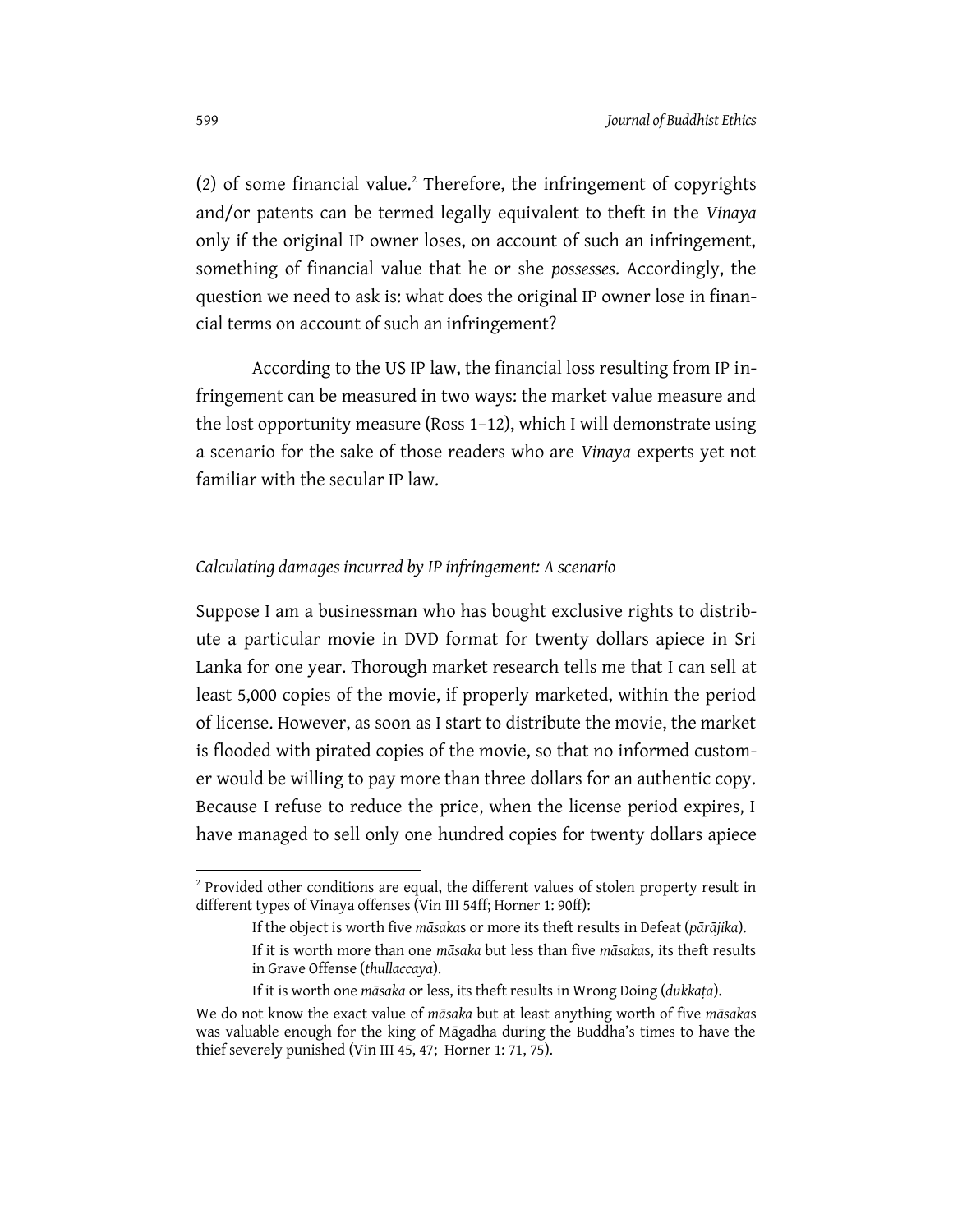to customers unaware that pirated copies are available for only one dollar.

How would a secular court calculate my financial loss in that scenario? The first method is, as mentioned above, the market value measure:

> International Valuation Standards defines market value as "the estimated amount for which a property should exchange on the date of valuation between a willing buyer and a willing seller in an arm's-length transaction after proper marketing wherein the parties had each acted knowledgeably, prudently, and without compulsion." ("Market Value")

> The market value measure determines the market value of an asset prior to a defendant's wrongful act and the market value of that same asset after the wrongful act. The difference between the two values is the damage that the defendant's wrongful act inflicted upon the plaintiff owner of the asset. Such an asset can be tangible or intangible. (Ross, 1-12–1-13)

In our scenario, before the pirated copies appear, the market value of a movie copy is twenty dollars, exactly my market price, because I hold the exclusive rights to distribute the movie and customers have no cheaper alternatives. Thus, the market value of my business asset based on the distribution of this movie is \$100,000 (\$20 x 5,000 [the projected sale figure]). After the movie has been widely pirated, however, the market value of each authentic copy is reduced to three dollars because knowledgeable customers are not willing to pay more than that for an authentic copy. Even though I refuse to reduce the price, the real market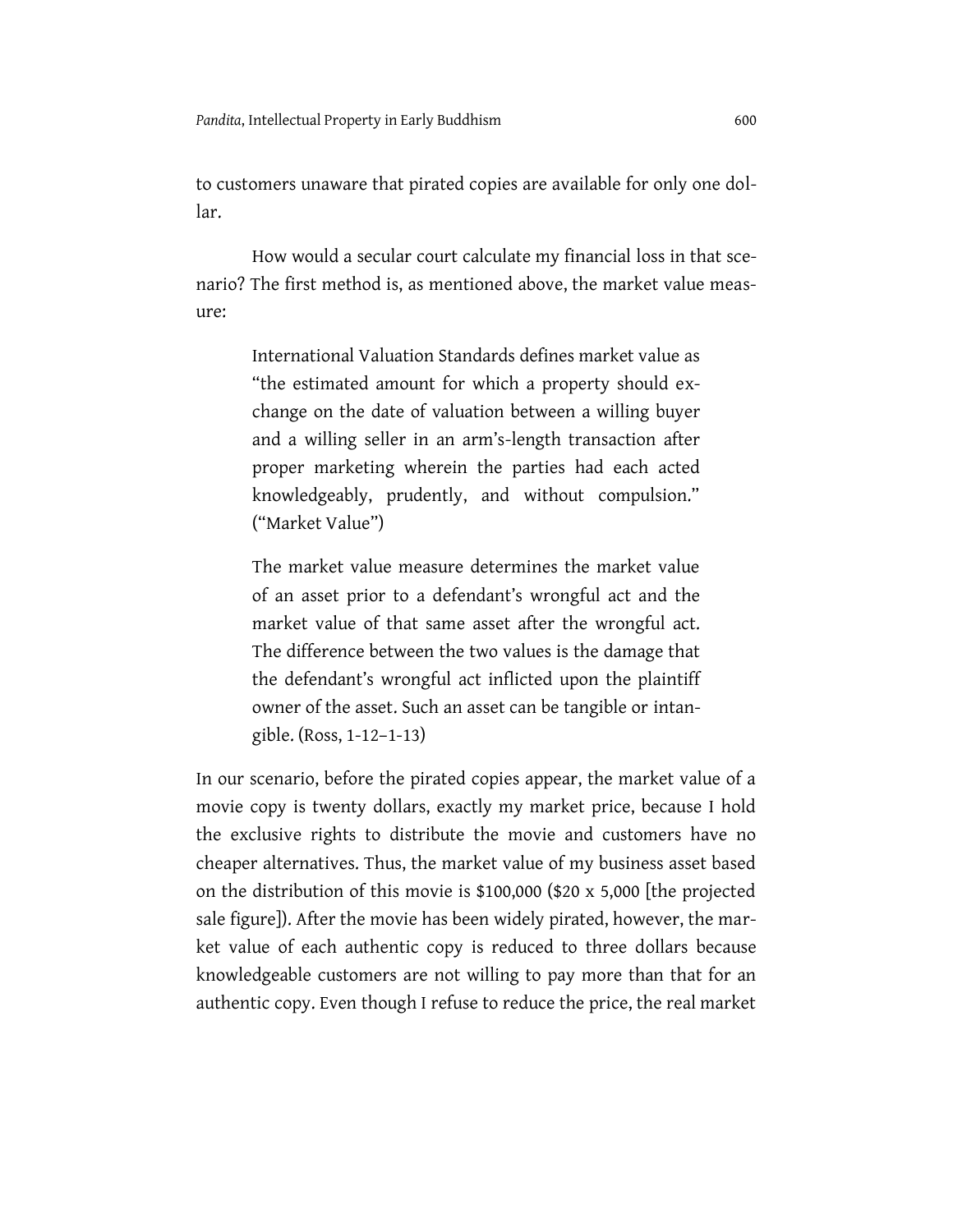value of my business asset has dropped to just \$15,000 (\$3 x 5,000). Therefore, the piracy has caused me a loss of \$85,000 (100,000 - 15,000).

Alternatively, the lost opportunity measure:

In some instances, damage to an asset will not only diminish the market value of the asset, but also deprive the owner of the opportunity to derive some gain from use of the asset. This lost opportunity is referred to as special or consequential damages. (Ross, 1–14)

In our scenario, I would have been able to make \$100,000 from the distribution of the movie but for the piracy. Due to the piracy, however, I manage to make only \$2,000 (\$20 x 100). Thus, I have lost \$98,000 (\$100,000 - \$2000) in sales. The amount of lost profits can be calculated by deducting from that amount the cost of buying the rights to distribute the movie plus other expenses.

As demonstrated above, the so-called financial losses that are legally recognized as entailed by IP infringements are only loss of potential gains. The market value, or targeted sales figure, of an IP asset is not equivalent to the same amount of money in a bank or of cash in one's purse. The loss of market value or of sale opportunities is also different from the loss of money by having one's bank account hacked or by having one's purse snatched.

### *Can potential property be an object of theft in Vinaya?*

Now the question is: can such acts of making away with potential properties be legally termed *adinnādāna* ("theft") in *Vinaya*? My answer is no. Why?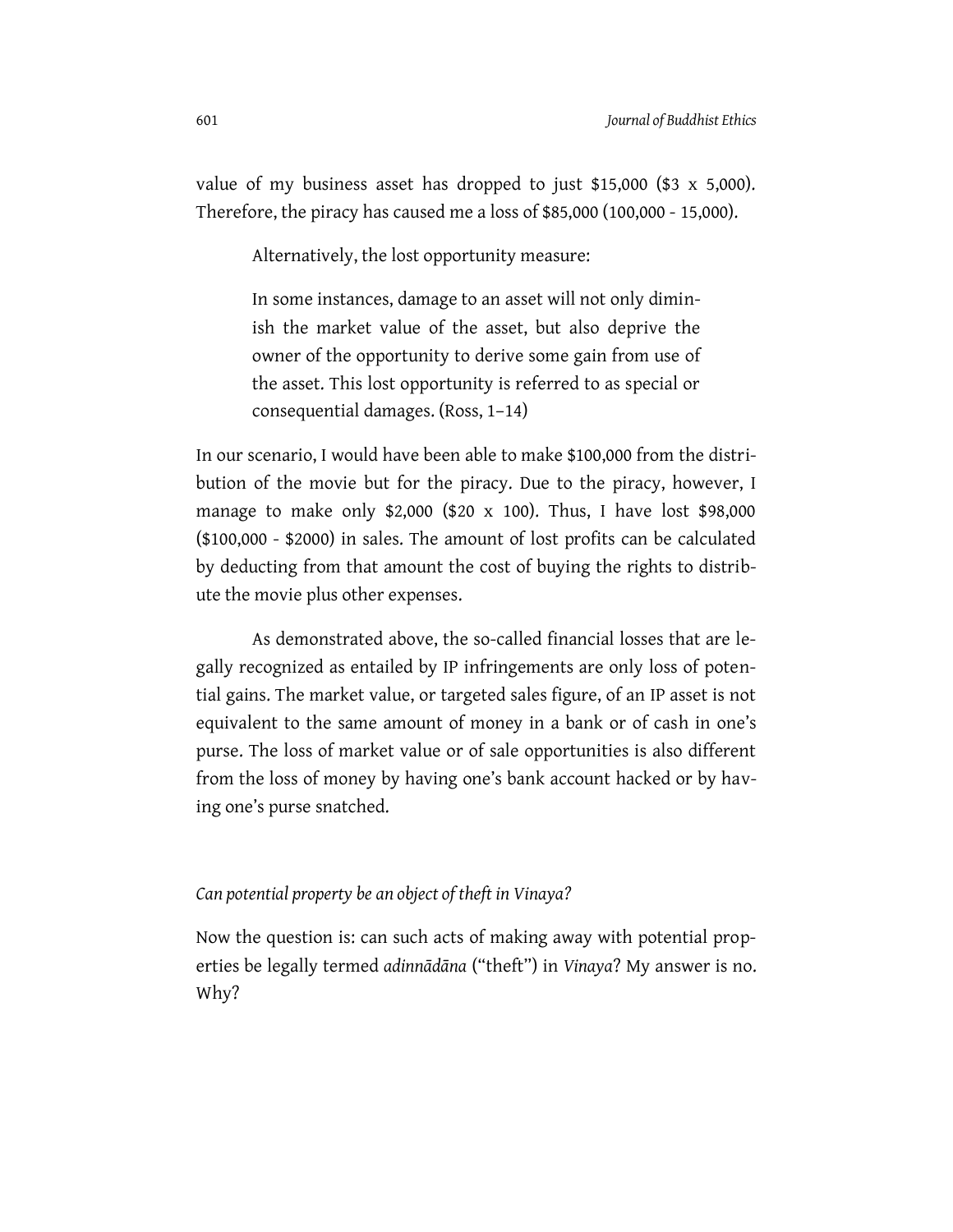$\overline{\phantom{a}}$ 

There are two *Vinaya* rules<sup>3</sup> that clearly show it does not amount to theft when one makes away with the *potential* property of others:

*yo pana bhikkhu jānaṃ saṃghikaṃ lābhaṃ pariṇataṃ attano pariṇāmeyya, nissaggiyaṃ pācittiyaṃ.* (Vin III 265)

If any monk should knowingly have turned to himself an acquisition belonging to the Order, [that is] one turned [originally towards the Order], there is an offense entailing expiation with forfeiture.<sup>4</sup>

*yo pana bhikkhu jānaṃ saṃghikaṃ lābhaṃ pariṇataṃ puggalassa pariṇāmeyya, pācittiyaṃ.* (Vin IV 156)

If any monk should knowingly have turned to an individual an acquisition belonging to the Order, [that is] one turned [originally towards the Order], there is an offense entailing expiation.<sup>5</sup>

The background stories of the rules cited above are as follows: the first rule was prescribed because the notorious members of the Six

<sup>&</sup>lt;sup>3</sup> I am not the first to discover the relevance of these two rules to the matter of IP infringement. In fact, Ven. Varado suggested, in one of his papers, their relevance as early as 2007 (Varado), but I learned of his work only after the first draft of my paper was completed.)

<sup>&</sup>lt;sup>4</sup> Cf.: "If any bhikkhu should knowingly have apportioned to himself an apportioned possession belonging to the saṅgha, there is an offence entailing expiation with forfeiture." (Pāt 45)

<sup>&</sup>lt;sup>5</sup> Cf.: "If any bhikkhu should knowingly apportion to an individual an apportioned property belonging to the sangha, there is an offence entailing expiation." (Pāt 79)

In both translations of Norman, as cited here and in the previous note, he renders *pariṇata* and *pariṇāmeyya* as "apportioned" and "should have apportioned (should apportion)" respectively, both of which I think are misleading in this context. As the background stories clearly show in both cases, the property (*lābha*) is only something promised, not yet actually transferred, to the Order. This is why I have chosen to give my own renditions of these rules in the text body.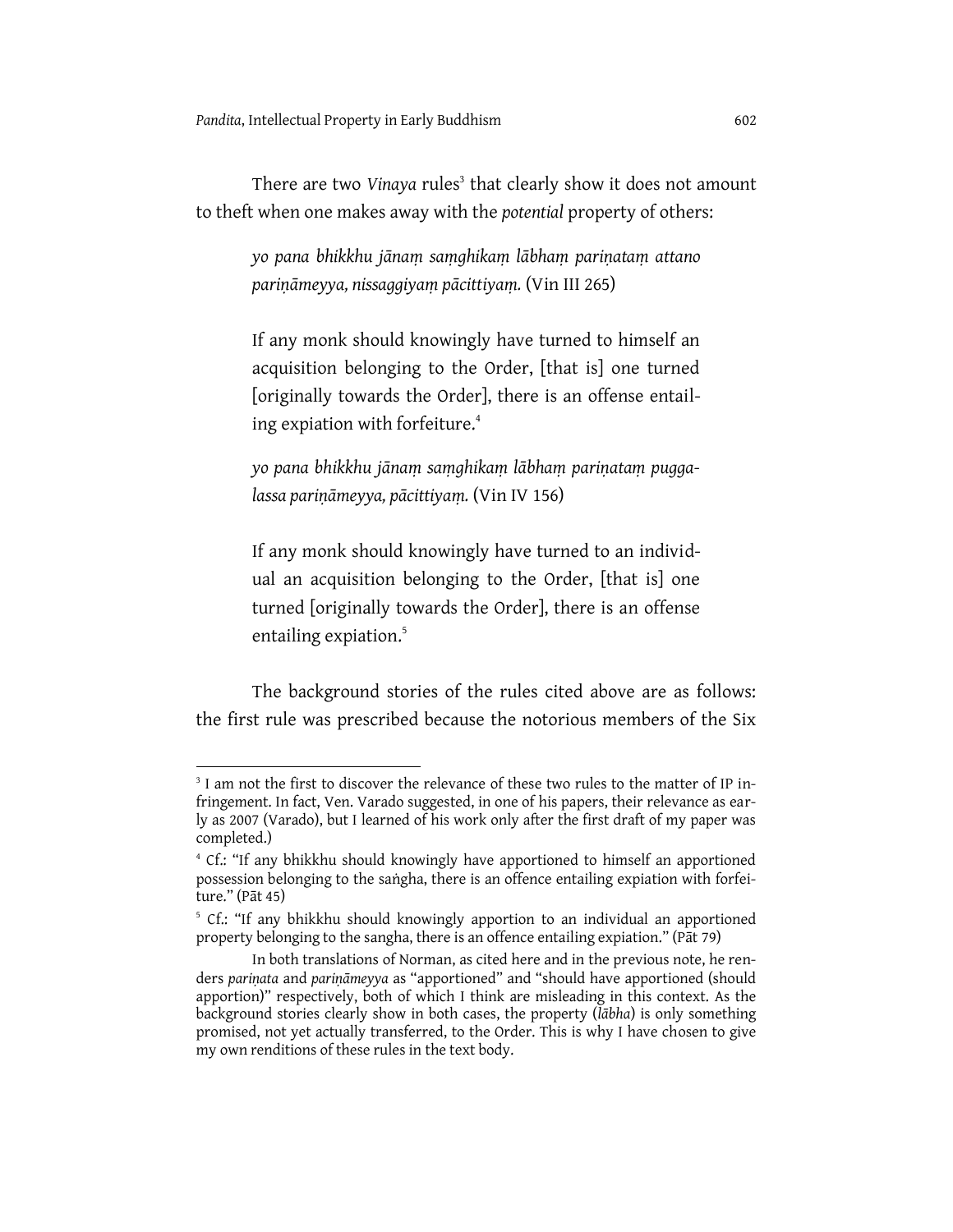Monks group (*chabbaggiya*) approached some donors before their donation ceremony and pressed the latter to donate the robes *already reserved for the Order* to themselves (Vin III 265; Horner 2: 160–161), whereas the second rule was made because the same group did the same thing again, but to profit some other monks (Vin IV 155-156; Horner 3: 67-68).<sup>6</sup>

Now what I wish to point out is: the so-called "acquisition belonging to the Order" (*saṃghikaṃ lābhaṃ*) is actually a potential, not yet realized, gain for it. Why? The canonical commentary explains the term *pariṇataṃ* ("turned") thus: *pariṇataṃ nāma dassāma karissāmā 'ti vācā bhinnā hoti* (Vin III 266; IV 156 "The term *pariṇata* means: It has already been expressed, 'We will offer, we will do' "). This is only a gain *promised*, not actually offered yet. This interpretation is seemingly supported by the background stories in both cases, and Buddhaghosa also appears of the same opinion:

> *saṅghikan ti saṅghassa santakaṃ, so hi saṅghassa pariṇattā hatthaṃ anārūḷho 'pi ekena pariyāyena saṅghassa santako hoti* . . . (Sp III 732)

> The term *saṅghikaṃ* means the property of the Order. Even though it has not come into the hands (of the Order), it is, in a way, the property of the Order because it is already turned to the Order.

 $\overline{a}$ 

<sup>6</sup> The first offense belongs to the class of *nissagiya pācittiya* ("those entailing expiation with forfeiture") because any monk committing it is obliged to give up whatever property he has received by changing the donors' minds: "The name of this class of offence, Nissaggiya Pācittiya, means that, besides confessing the offence, there is an object wrongfully acquired which has to be forfeited." (Horner 2:3). On the other hand, the second offense belongs to the class of *suddhapācittiya* ("pure expiation") because anyone committing it gains nothing for himself but only for others, so has nothing to forfeit: "In the next class of offence, Pācittiya, there is no such object which needs to be forfeited." (Horner 2:3).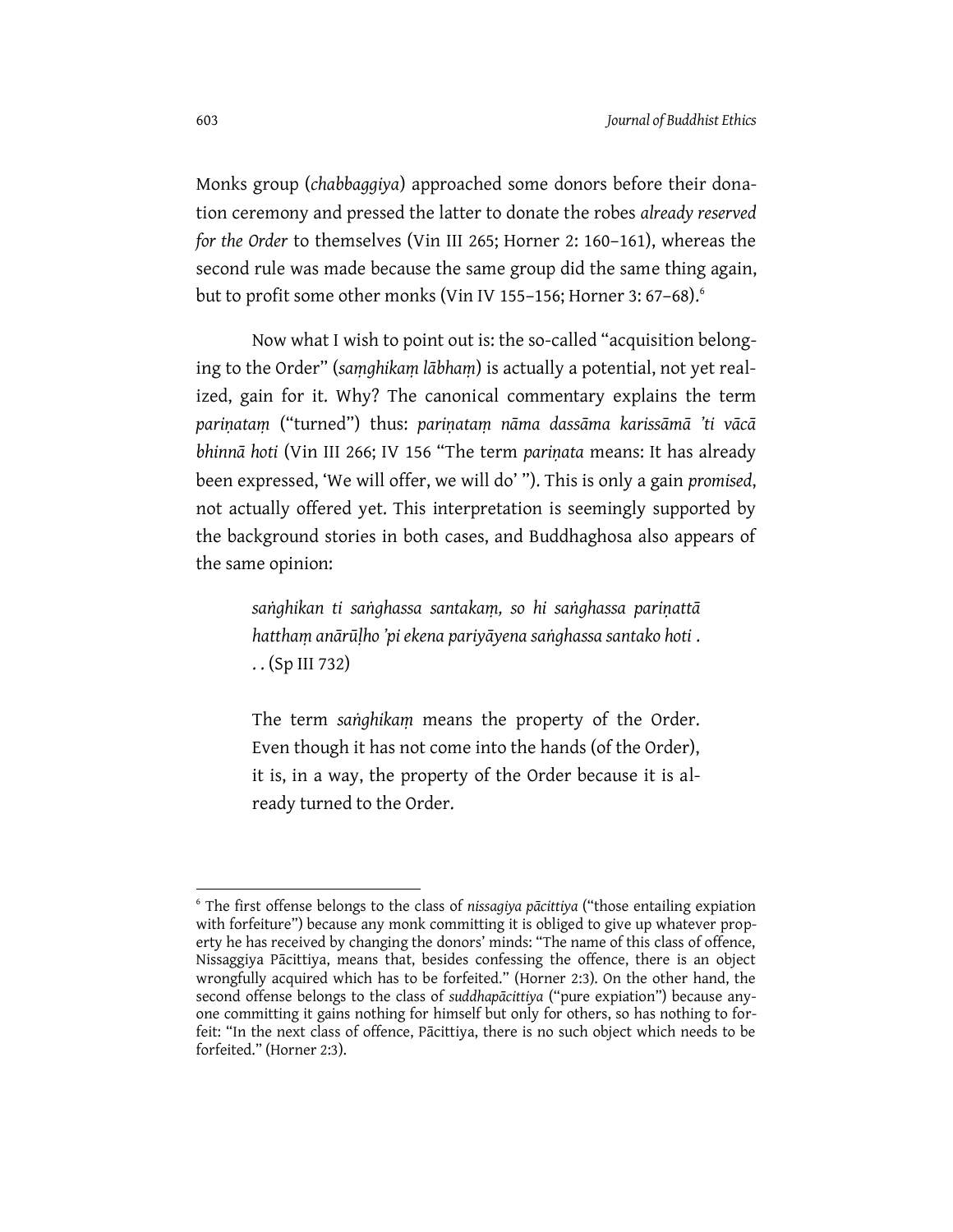If making away with such potential gains were equivalent to theft, these should not have been separate rules but only specific cases of the Second Defeat, the rule on stealing. The very fact that such acts happen to be described separately as lesser offenses of "expiation with forfeiture" and "(pure) expiation" shows that potential properties are not recognized in *Vinaya* as *parapariggahita* ("others's property"), and that making off with these properties does not amount to a legal act of theft.

But does it mean that these minor rules are applicable to IP infringement? Varado thinks they are, but I think they are not.

For the sake of demonstrating my argument, let us consider another scenario. Suppose a monk needs a particular book for his studies, and some donors tell him that they can buy the book from a particular store and donate it to him. Suppose the monk replies that at that store, the book would cost fifty dollars per copy but they can get a (pirated) copy for only five dollars at another place. Through this suggestion, the monk is practically diverting the potential gains of the copyright holders into the pirates's pockets instead. This act is similar to that of the Six Monks group, who pressured the donors to donate robes already reserved for the Order to some other monks. Therefore, can we say that the monk in our scenario has transgressed the second rule of expiation discussed above?

The answer is again negative because: (1) the context of these rules seemingly covers giving and taking gifts only, not business transactions, and (2) even if we interpret the rules to cover business transactions as well, we still cannot say that the monk in our scenario is guilty. Why? Because any potential profit that copyright holders can gain from the sale of that book is not *pariṇata*, that is, not something expressly promised (. . . *vācā bhinnā hoti* [Vin III 266; IV 156]) to the copyright holders.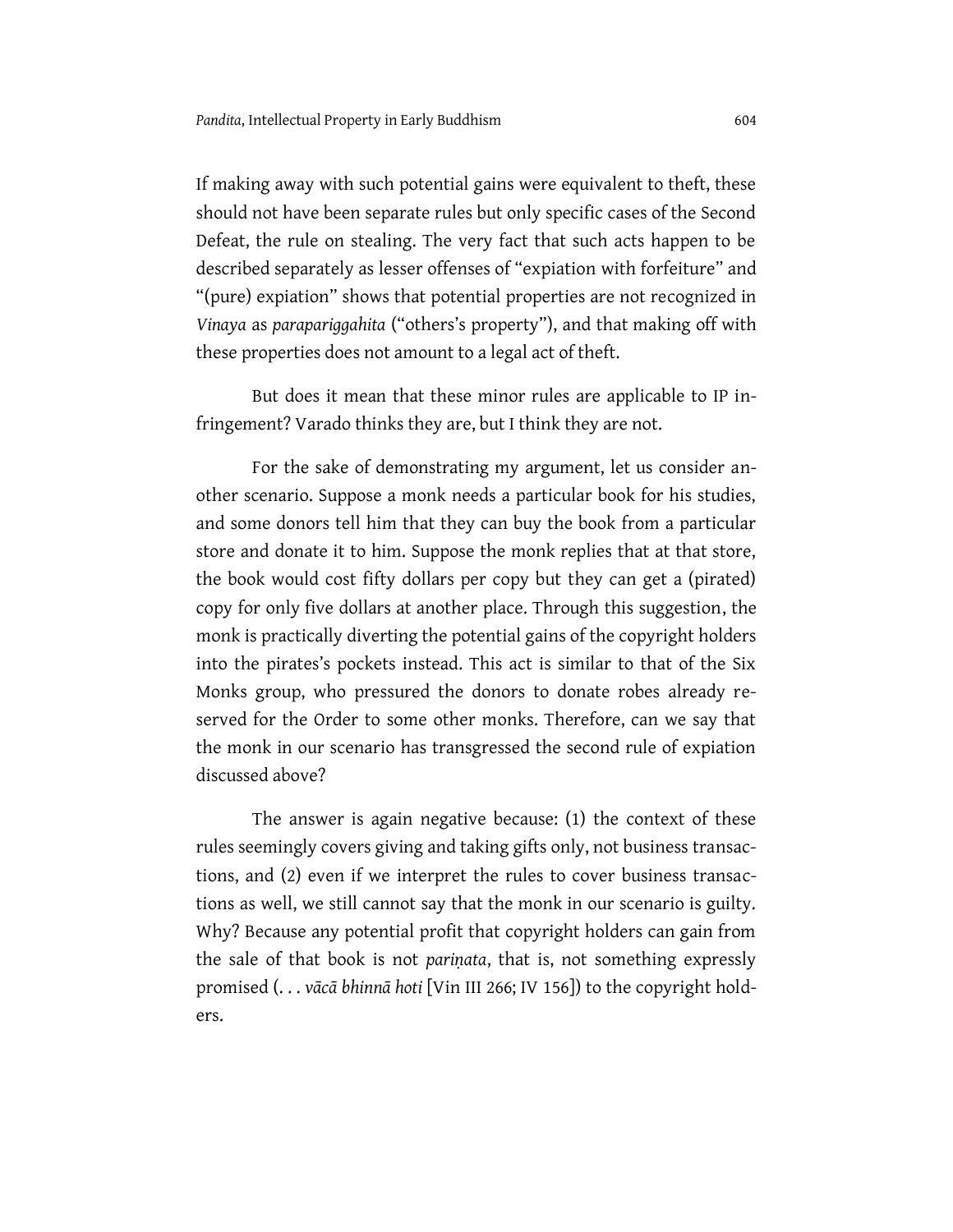The donors's purpose is obviously to benefit the monk, not the copyright holders, and if the book were available free, they would have never thought to buy it. Therefore, there is no transgression on the monk's part: *apariṇate apariṇatasaññī, anāpatti* (Vin III 266; IV 157: "If he thinks of [the potential donation] not [yet] turned [towards somebody] as not [yet] turned [towards somebody], there is no offense").

Here, we may object that because the donors's expression of their original plan to buy a genuine book means that the potential gain from the sale of a genuine copy is already reserved (*pariṇata*) for the copyright holders, the monk should be deemed guilty for changing their minds.

My answer is thus: if a monk is guilty because he persuades others to choose a pirated copy over a genuine one and thereby makes the copyright holders lose profit, he must also be deemed guilty when, for instance, he convinces others to choose a particular brand of products over others, for he is effectively diverting the potential gains of other companies into the coffers of the particular company whose brand he recommends. It means monks do not have the customer's right to choose or recommend—an absurd conclusion. Alternatively, if he has the right to recommend or choose any brand just like any other customers, there is no plausible reason why he should be deemed guilty when he has his donors choose a pirated book over a genuine one.

To sum up, *Vinaya* does not recognize potential gains of others as their "real" properties (*parapariggahita*), so making away with such gains is not a legal theft, and I have yet to find a *Vinaya* rule which is transgressed by such an act.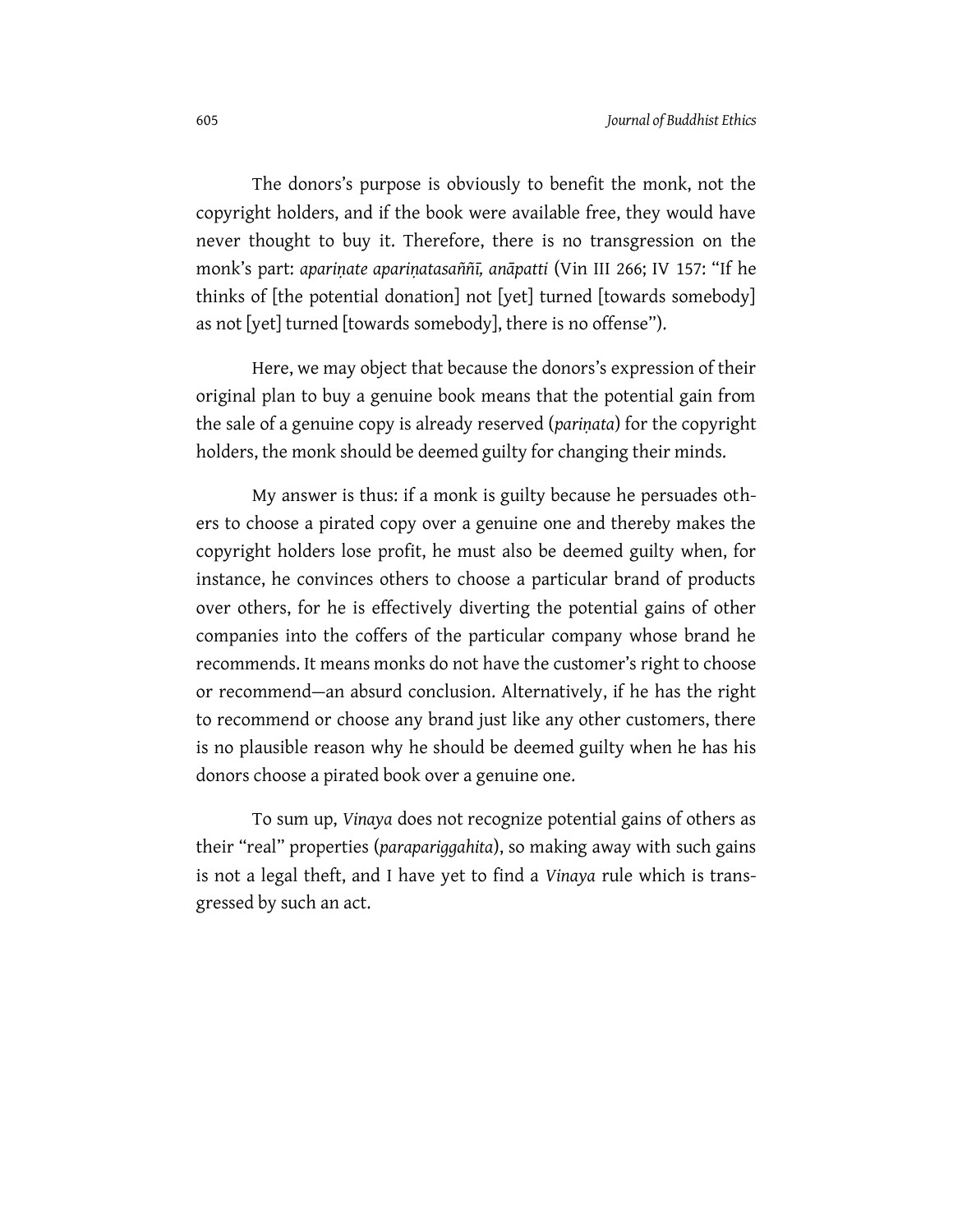# *The rationale*

 $\overline{\phantom{a}}$ 

From the two rules of expiation discussed above, it is clear that the concept of potential gains/properties already existed during the Buddha's time. However, except for the case of potential gifts which are already promised to someone else (the Order itself or otherwise), $\bar{ }$  the monastic law does not recognize any proprietary claim to potential gains/properties. Why?

It is because, I argue, such a recognition would have seriously disrupted the unity of the Order. I will demonstrate this through a scenario to see what would happen if proprietary claims to potential properties were to be legally recognized.

Suppose a monk is living at a small Buddhist village where there is no other resident monk. Any donation coming from the village people for Buddhist monks is *potentially* his property. If he can legally maintain a proprietary attitude towards all such potential donations, he has the right to view any other monk visiting the village and accepting the donations of villagers as a thief of his rightful property. As a result, it would become very difficult for two or more monks to live together at the same place.

This problem is why such an attitude is not only legally unrecognized but also actively discouraged by terming it *kulamacchariya/macchera*, 8 one of the five types of "meanness."<sup>9</sup> Commentators define it thus: *Kule macchariyaṃ kulamacchariyaṃ* (Sv III 1026 "Begrudging as regards a [supportive] family is *kulamacchariya*"), and describes it rather disparagingly as follows:

 $<sup>7</sup>$  The seriousness of such offenses can vary depending on the type of a potential recipi-</sup> ent—the Order, a shrine (*cetiya*), or an individual—for which a donation has been promised (Vin III 266, IV 156; Horner 2: 162, 3: 68-69).

<sup>8</sup> "Selfishness, meanness with regard to families" (Cone *kula* s.v.)

<sup>9</sup> DN III 234; Walshe 495; AN III 272; F. L. Woodward and Hare 3: 197-198.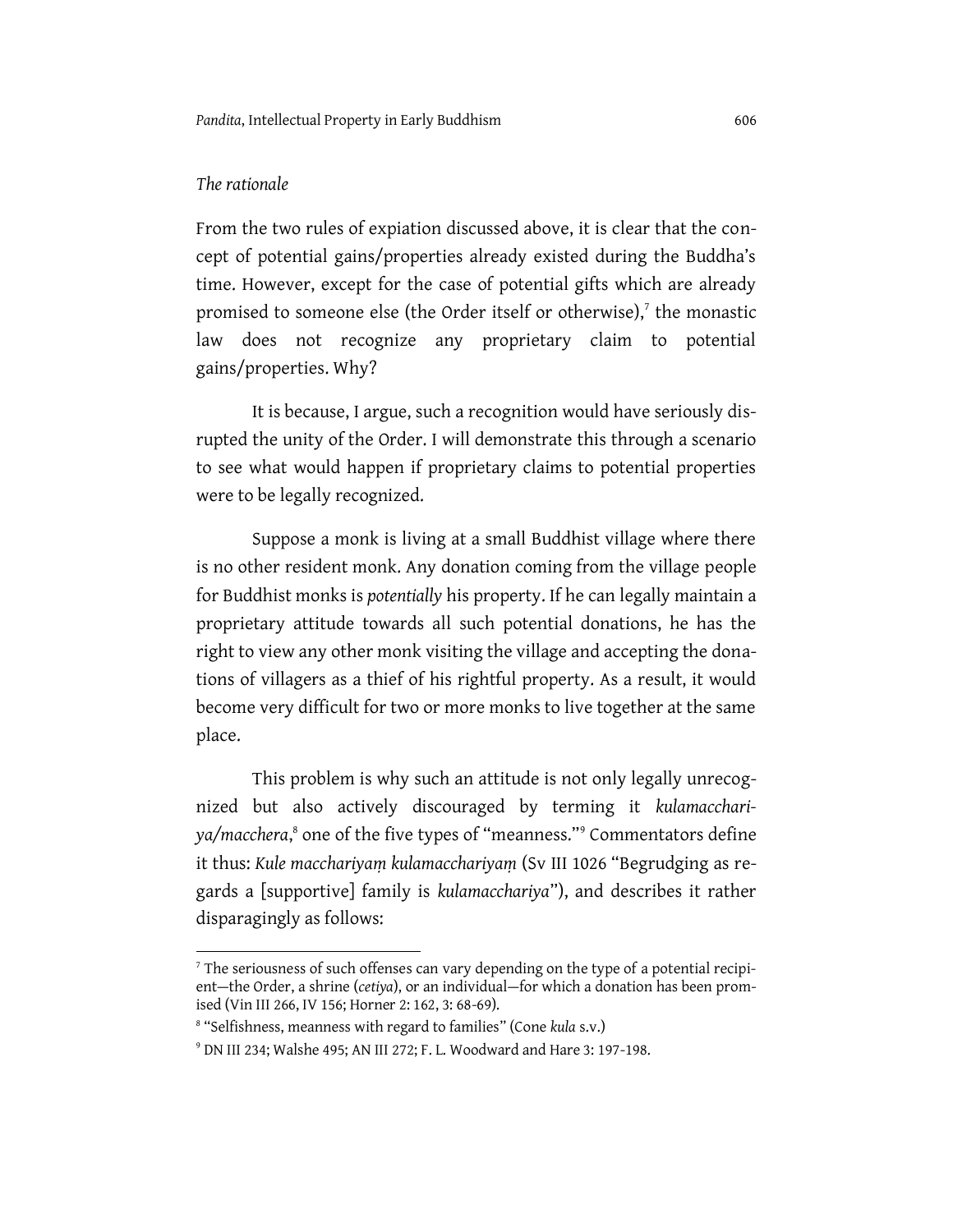*Kulanti upaṭṭhākakulampi ñātikulampi. Tattha aññassa upasaṅkamanaṃ anicchato kulamacchariyaṃ hoti.* (As 374) *Family* means: a family of supporters and that of relatives. When one does not like others' approaching there (i.e., such families), there is selfishness of his regarding (supportive) families.

*Kulamacchariyena tasmiṃ kule aññesaṃ dānādīni karonte disvā ''bhinnaṃ vatidaṃ kulaṃ mamā''ti cintayato lohitampi mukhato uggacchati, kucchivirecanampi hoti, antānipi khaṇḍākhaṇḍāni hutvā nikkhamanti . . . Kulamacchariyena appalābho hoti.* (Sv III 719)

When one sees such a family doing acts of donations, etc., to others, and thinks on account of family-related selfishness, "This family of mine is indeed broken," blood comes out of the mouth, the stomach is also purged, intestines also come out in pieces. . . . One becomes of little gain because of (the karma of) grudging (supportive) families.

There is even an explicit rule against it in the *Vinaya* for nuns:

*yā pana bhikkhunī kulamaccharinī assa, pācittiyaṃ* (Vin IV 312; Pāt 180)

If any bhikkhunī should begrudge a family/families (being supportive to others), there is an offense entailing expiation.<sup>10</sup>

 $\overline{\phantom{a}}$ 

 $10$  Cf.:

Whatever nun should be one who is grudging as to families, there is an offence of expiation. (Horner 3: 350)

If any bhikkhunī should be grudging to a family, there is an offence entailing expiation. (Pāt 181)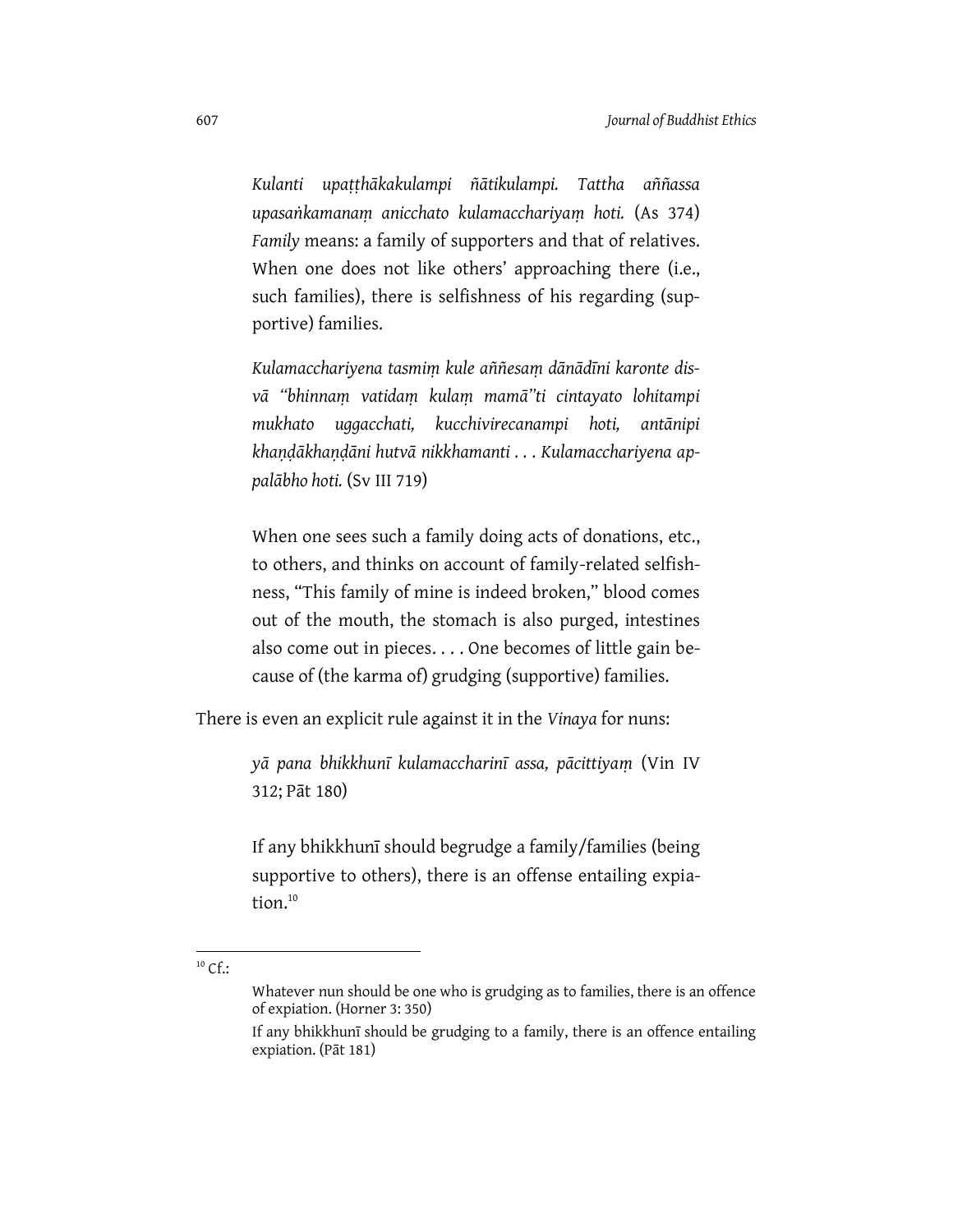In such circumstances, it is not surprising that the concept of potential property has been taboo in the Buddhist Order.

# Right to Identity

 $\overline{a}$ 

Businesses create and reinforce their presence and identities using trademarks and brands. A valid and well-protected trademark or brand serves its owner by ensuring that customers willing to buy its products will not be tricked into paying someone else. It also protects consumers by ensuring that they get what they are paying for.

The interesting question is: what will happen to a monk's monastic morality if he commits trademark infringement? What if he were running a business that manufactures products with the trademark of another company? Even though there was no concept of trademarks at the Buddha's time, there is a case that we can use for the sake of analogy:

*tena kho pana samayena Campāyaṃ Thullanandāya bhikkhuniyā antevāsibhikkhunī Thullanandāya bhikkhuniyā upaṭṭhākakulaṃ gantvā ayyā icchati tekaṭulayāguṃ pātun ti pacāpetvā haritvā attanā paribhuñji. . . . tassā kukkuccaṃ ahosi. . . . bhikkhū bhagavato etam atthaṃ ārocesuṃ. anāpatti bhikkhave pārājikassa, āpatti sampajānamusāvāde pācittiyassā 'ti.* (Vin III 66)

At one time at Campā, the nun who was the pupil of the

I think the translations above are ambiguous, for "to grudge" usually means "to be unwilling to give or admit" ("Grudge)", so "be grudging (as) to a family (families)" can also mean: this nun was not willing to give some help to that family (families), a sense contextually out of place. Therefore, a revised version is given in the text body.

According to the background story and the canonical commentary (Vin IV 312; I. B. Horner 3: 350–351), just a begrudging feeling is not an offense but an offense is incurred only when one feels grudging enough to speak ill of the family(-ies) to other *bhikkhunīs*, or of other *bhikkhunīs* to the family(-ies).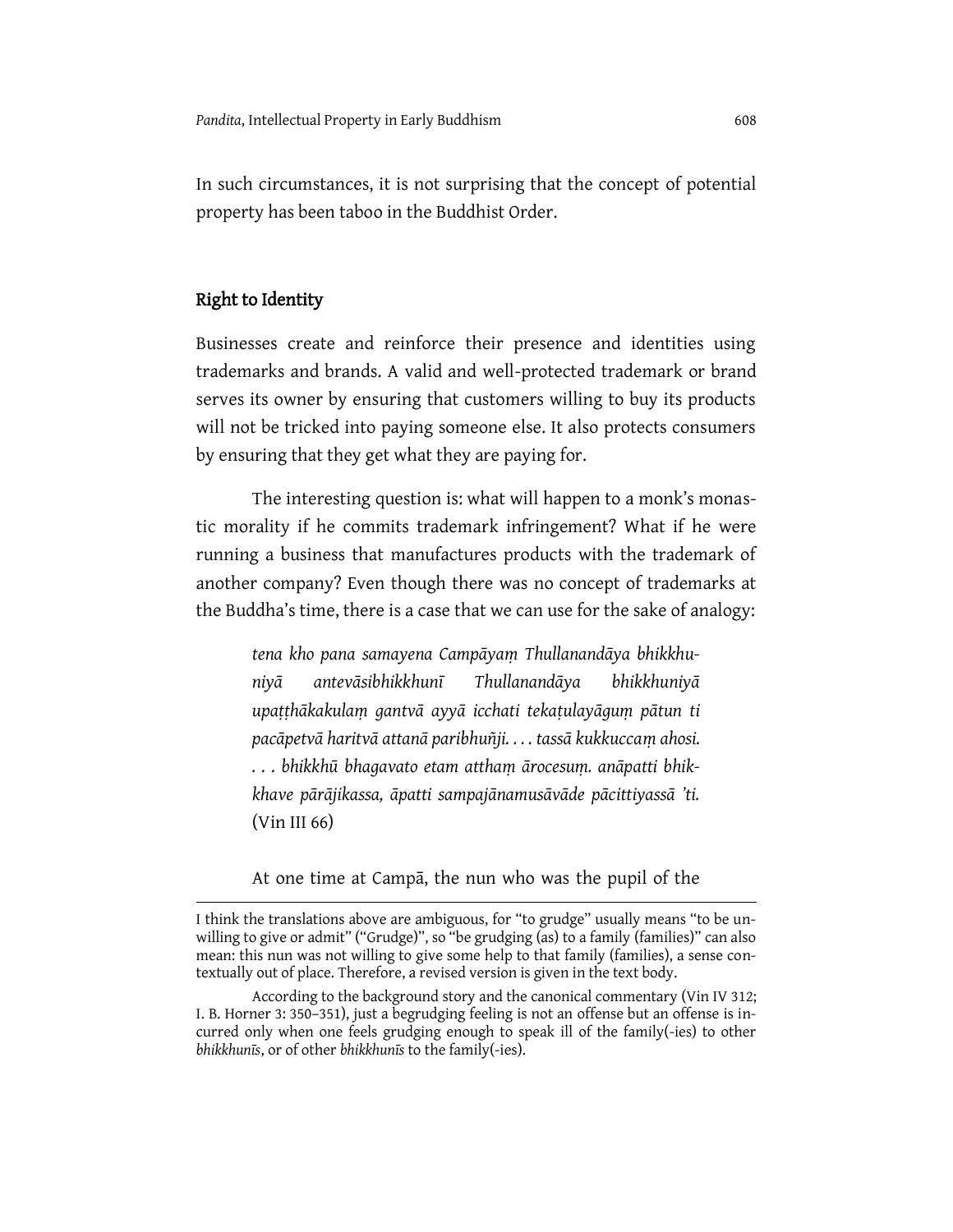nun Thullanandā went to the family who supported the nun Thullanandā, and said: "The lady wants to drink ricegruel containing the three pungent ingredients," and having had this cooked, she took it away with her and enjoyed it herself. . . . She was remorseful. . . . The monks told this matter to the lord. "Monks, there is no offence involving defeat; in the deliberate lie there is an offence involving expiation." (Horner 1: 110-111)

Why was that nun not judged as guilty of stealing? Arguably, it was due to the following reasons:

1. Without the deceptive request of the pupil, Thullanandā's supportive family would not have made and donated the rice-gruel. Therefore, the aforesaid rice-gruel was only the property of the donor family, not Thullanandā's, before it came into the cheating nun's possession.<sup>11</sup>

 $\overline{a}$ 

If items of various types and qualities are to be distributed among monks, it is very difficult to make fair and equal shares. In such circumstances, it is customary to have monks draw lots and to have each monk accept whatever his lot shows. This case arose because, on such an occasion, a monk stealthily changed his lot marker with another's.

Now the question in this case is: what did the guilty monk physically steal? Another monk's lot marker. A lot marker might be a mere piece of wood or a blade of grass, so its value did not justify the Ultimate Defeat that the monk had to face. (As discussed at p. [221,](#page-4-0) the object stolen must have a value of five *māsaka*s or more to entail the offense of Ultimate Defeat [*pārājika*]. )

It is clear, therefore, that his act was interpreted as the theft of those robes. However, he might not exactly take the robes without being given to, for these might

<sup>&</sup>lt;sup>11</sup>Cf.: another case

<sup>:</sup>*tena kho pana samayena aññataro bhikkhu saṃghassa cīvare bhājiyamāne theyyacitto kusaṃ saṅkāmetvā cīvaraṃ aggahesi. tassa kukkuccaṃ ahosi: . . . pārājikan ti.* (Vin III  $58)$ 

At one time, when the robes belonging to the Order were being distributed, a certain monk, having a mind to steal, changed the lot marker and took a robe. He was remorseful . . . "involving defeat."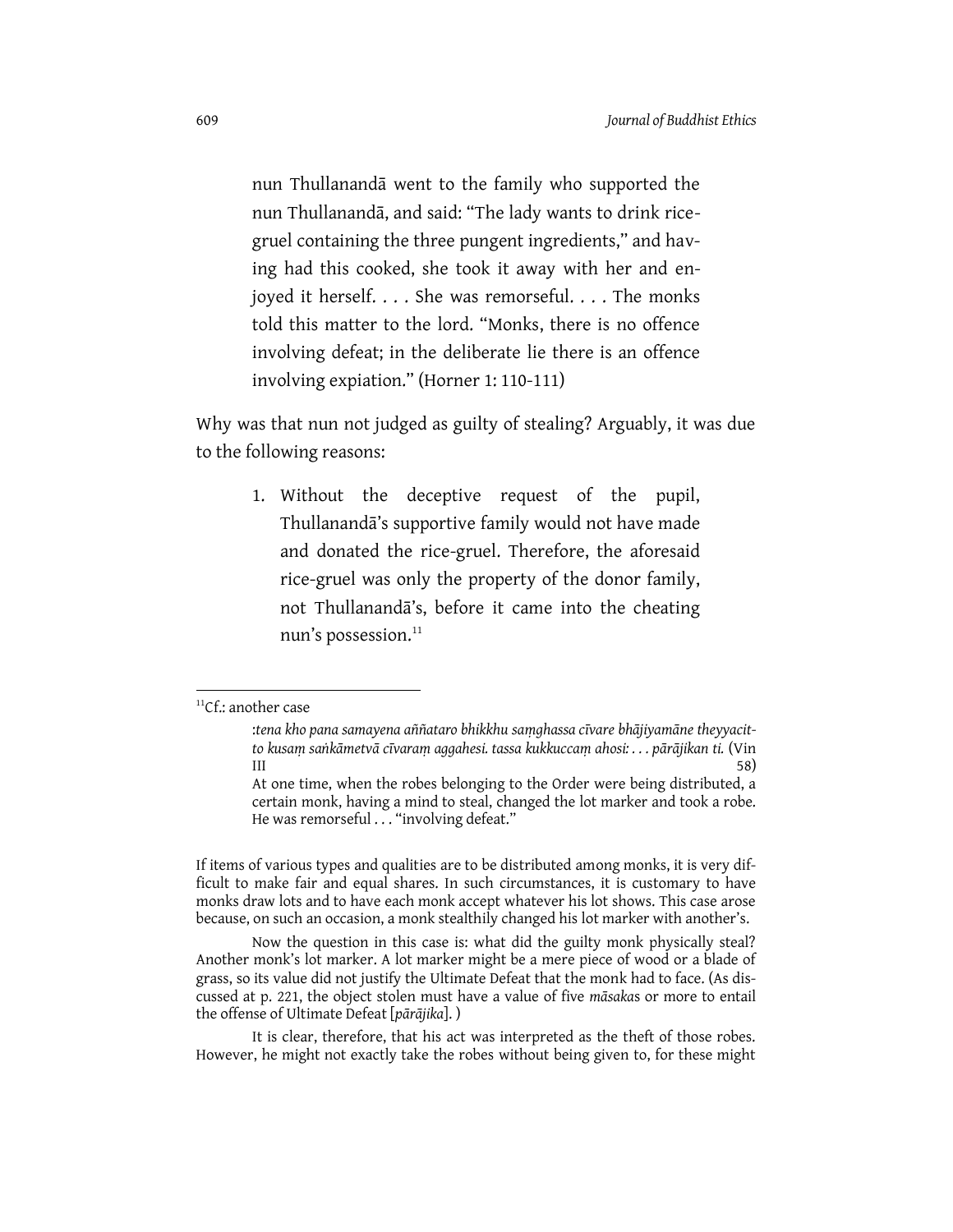- 2. Because the donor family, the real proprietor of that rice-gruel, willingly gave it to the cheating nun, she was innocent of theft. (In fact, the Pali term for theft is *adinnādāna* ["Taking something not given"].)
- 3. However, she did lie to the donor family by asking for rice-gruel in the name of the nun Thullanandā. This is why she was termed guilty of an offense entailing expiation: *sampajānamusāvāde pācittiyaṃ* (Vin IV 2; Pāt 46) ("In (uttering) a conscious lie there is an offence entailing expiation." [Pāt 47]).

We can reason in a similar manner regarding the use of false trademarks:

- <span id="page-15-0"></span>1. Whatever profit the business monk makes by means of trademark infringement is, before he receives it, the property of customers. Even though the trademark owners may claim that if fake products were unavailable at all, customers would have bought the genuine products instead, there is no absolute certainty that every fake product sold does put a genuine product out of sale. As mentioned in the previous section, a sale target is only a potential gain and not the same as the money in the bank.
- 2. The customers willingly pay the business monk for these fake products, letting him free from the guilt of theft.

 $\overline{\phantom{a}}$ 

have been handed to him by the monk in charge, who was not aware of the stealthy change of lot markers. But his act still constituted theft. Why?

Because the monk who originally drew the lot showing these robes, not the one in charge, was the real owner of the robes in question. And the real owner did not willingly give these robes to the cheating monk; in fact, the former did not even know that the robes were his own. This is why the latter's act was defined as theft.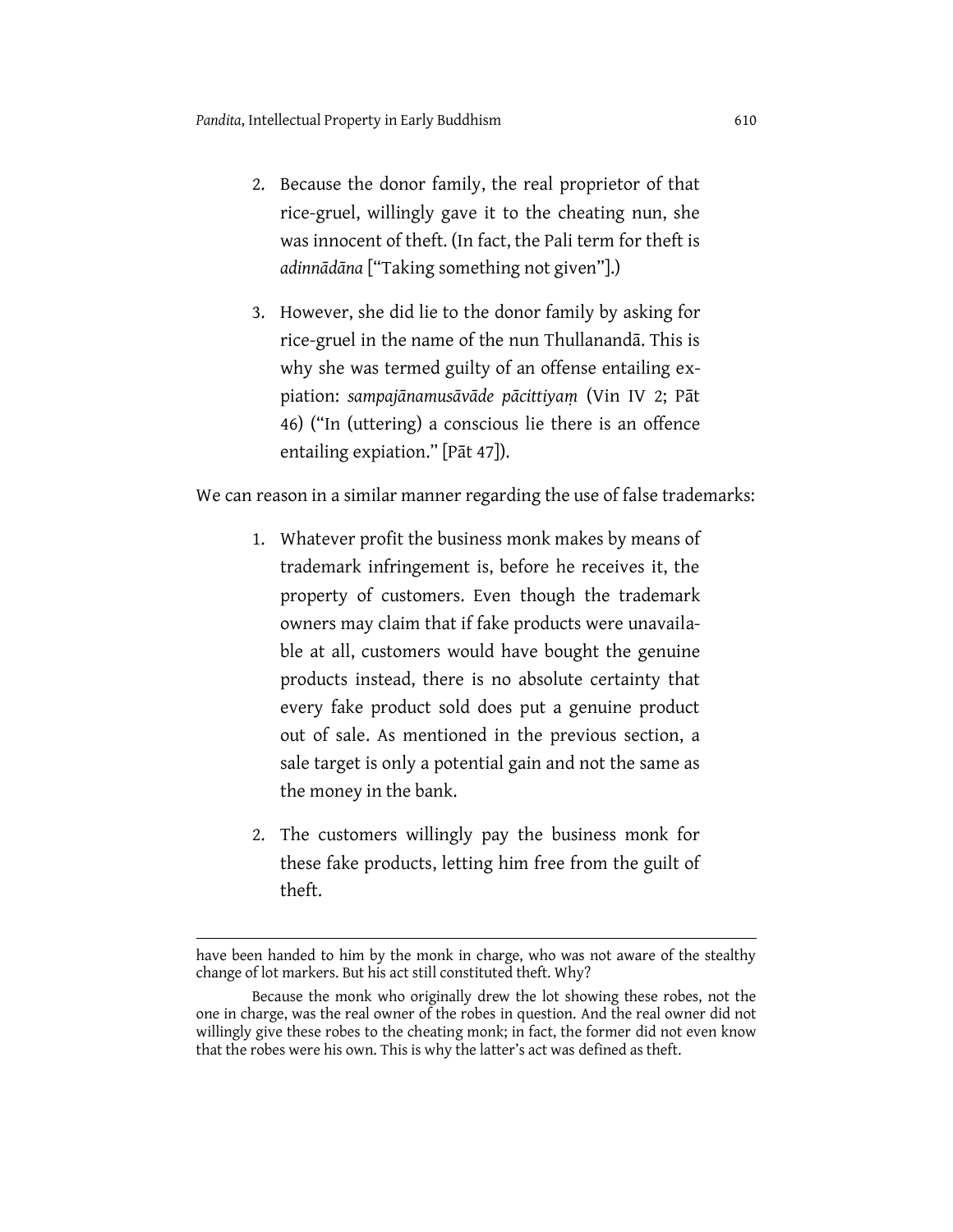3. Just like the nun cheating for gruel, the business monk is also guilty of lying when he uses false trademarks to trick his customers.

To sum up, trademark infringement of a monk or nun does not involve theft but only an offense of lying which entails expiation.

### Right to Credit

Nowadays, it is taken for granted that we are obliged to acknowledge the work of others whenever we make use of their ideas, information, or expressions. Failure to do so is plagiarism, described clearly as follows:

Plagiarism involves two kinds of wrongs. Using another person's ideas, information, or expressions without acknowledging that person's work constitutes intellectual theft. Passing off another person's ideas, information, or expressions as your own to get a better grade or gain some other advantage constitutes fraud. (*MLA* 52)

However, we cannot say that we insist on avoiding plagiarism on a universal scale, for public or enterprise officials who sign the documents prepared by their secretaries, or those giving speeches prepared by speechwriters ("Speechwriter"), are not accused of plagiarism. Those officials may not be guilty of intellectual theft because they may have full permission from their secretaries or speechwriters to use the latter's work, but why do we not call the former frauds when they fail to give public credit to the latter?

The apparent answer is; it is because such official documents and public speeches are not laurels to rest upon but rather are responsibilities, not to the secretaries and speechwriters, but to the signatories and speakers, for it is they who must answer to shareholders or to the public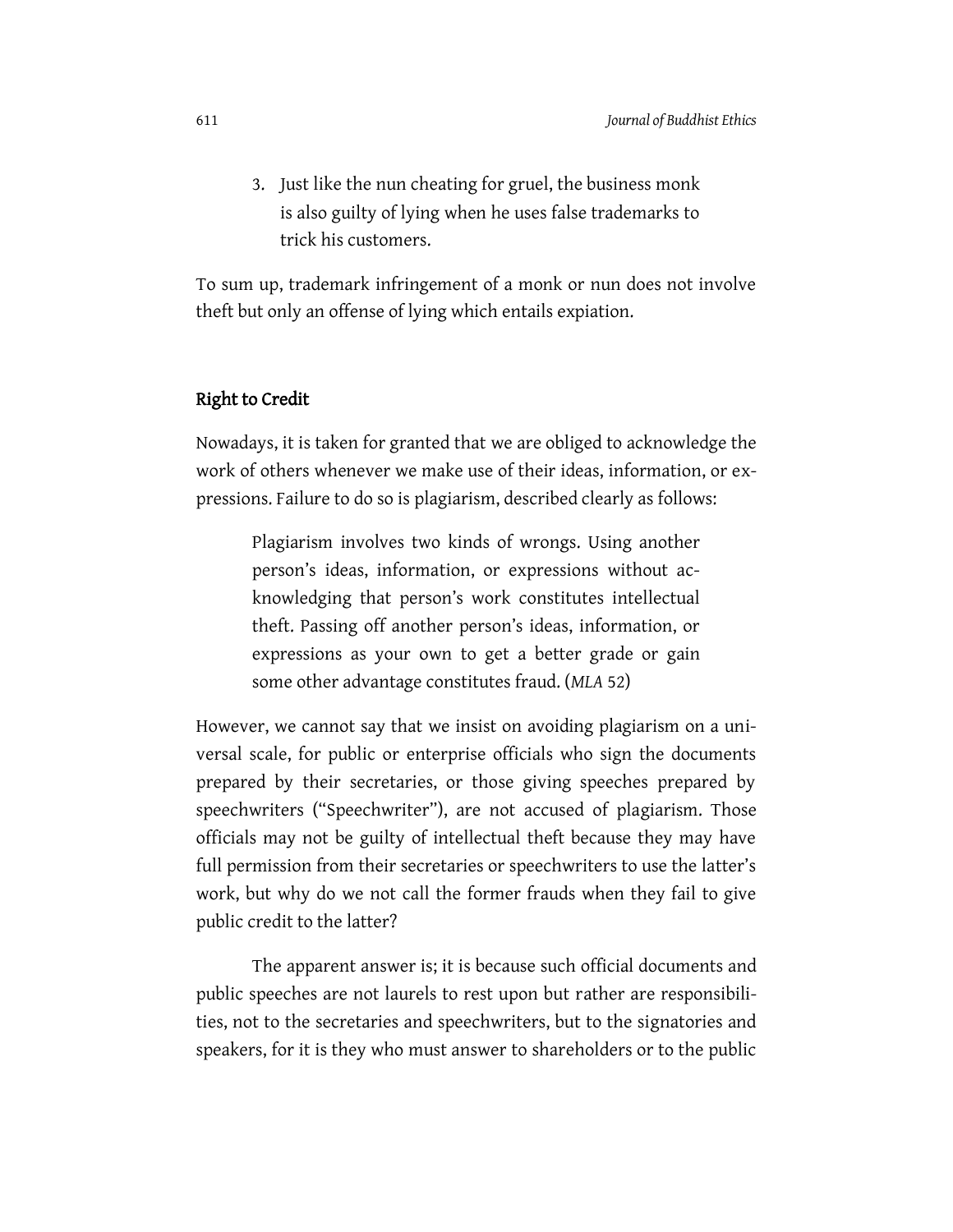for any errors. One of the implications, then, is that in a society in which intellectual or artistic creations are viewed as a responsibility, it would be quite natural to transfer the intellectual credit to those seemingly proper to carry that burden.

Keeping the reasoning above in mind, we should examine what early Buddhism has to say about the intellectual right to credit. We can see that the Buddha had the same aversion towards plagiarism as we do, for he dubbed any monk who has learned his teachings yet fails to pay due credit as one of the Five Great Thieves:

*puna ca paraṃ bhikkhave idh' ekacco pāpabhikkhu tathāgatappaveditaṃ dhammavinayaṃ pariyāpuṇitvā attano harati. ayaṃ bhikkhave dutiyo mahācoro santo saṃvijjamāno lokasmiṃ.* (Vin III 89)

Again, monks, here a certain depraved monk, having mastered thoroughly dhamma and the discipline made known by the tathāgata, takes it for his own. This, monks, is the second great thief found existing in the world. (Horner 1: 156)

Even though the text cited above can be found in the *Vinaya* canon, we should not take it as referring to "real theft," the scope of the Second Defeat, simply because plagiarism does not involve any financial loss of the original creator/contributor and there can be no legal theft without any financial loss. Rather, we should treat it only as a figurative speech describing plagiarism as a serious crime. Legally speaking, it is only a deliberate lie entailing expiation (se[e 610\)](#page-15-0).

Now let us see another aspect of the concept. In MN, the Buddha, after listening to one lay devotee Visākha, who related to him the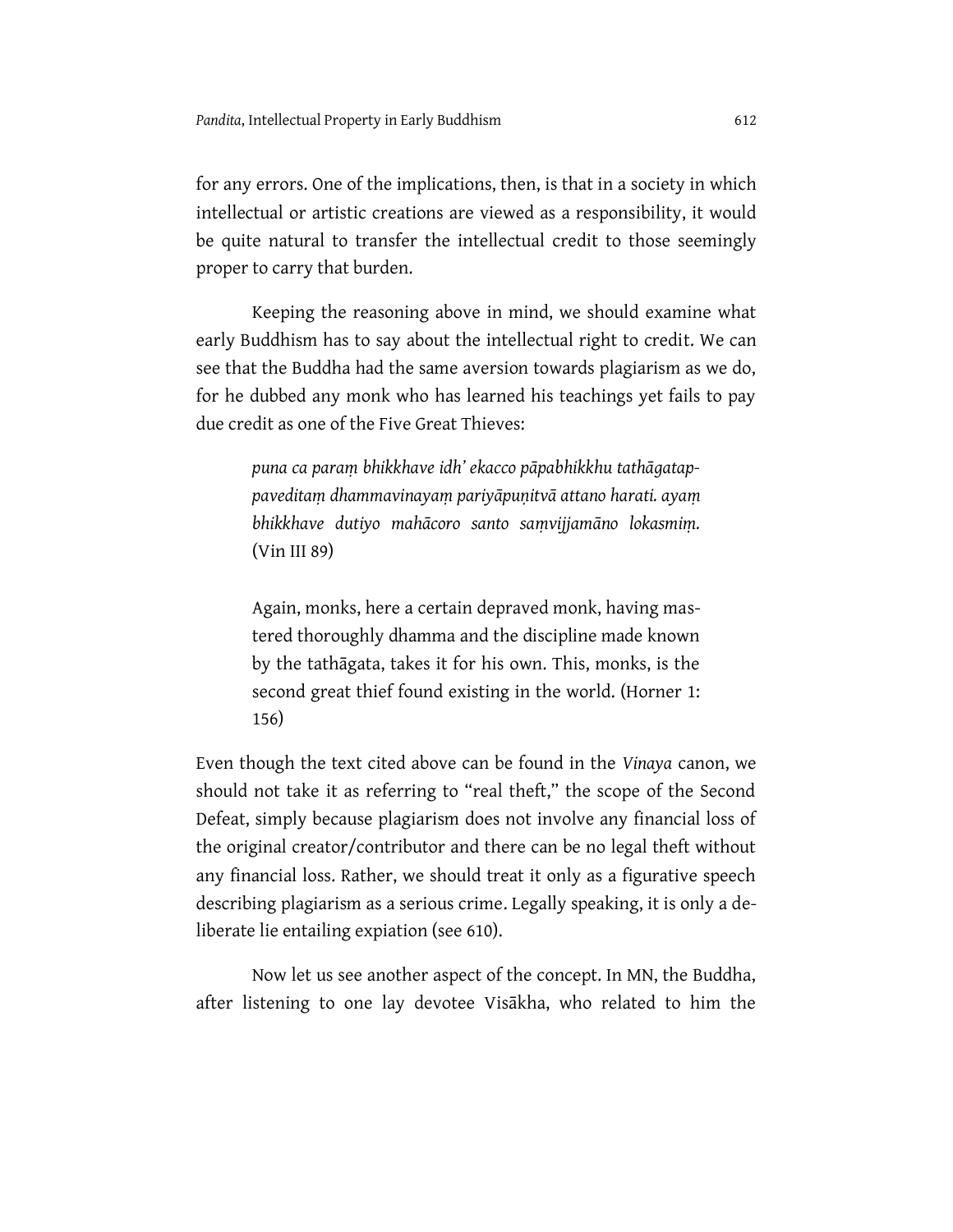Dhamma discourse delivered by the nun Dhammadinnā, remarked as follows:

> *Paṇḍitā Visākha Dhammadinnā bhikkhunī, mahāpaññā Visākha Dhammadinnā bhikkhunī. Mamañ cepi tvaṃ Visākha etamatthaṃ puccheyyāsi, aham-pi taṃ evam-evaṃ byākareyyaṃ yathā taṃ dhammadinnāya bhikkhuniyā byākataṃ. Eso c' ev' etassa attho, evam-etaṃ dhārehīti.* (MN I 304–305)

> The bhikkhunī Dhammadinnā is wise, Visākha, the bhikkhunī Dhammadinnā has great wisdom. If you had asked me the meaning of this, I would have explained it to you in the same way that the bhikkhunī Dhammadinnā has explained it. Such is its meaning, and so you should remember it. (Ñāṇamoḷi and Bodhi 403–404)

Then Buddhaghosa expounded the significance of the Buddha's remark as follows:

*Ettāvatā ca pana ayaṃ suttanto jinabhāsito nāma jāto, na sāvakabhāsito. Yathā hi rājayuttehi likhitaṃ paṇṇaṃ yāva rājamuddikāya na lañchitaṃ hoti, na tāva rājapaṇṇanti saṅkhyaṃ gacchati; lañchitamattaṃ pana rājapaṇṇaṃ nāma hoti, tathā, ''ahampi taṃ evameva byākareyyan"ti imāya jinavacanamuddikāya lañchitattā ayaṃ suttanto āhaccavacanena jinabhāsito nāma jāto.* (Ps II 370)

With this much (statement), this *sutta* becomes the Buddha's own teaching, no longer a disciple's. Just as a letter written by royal servants is not called a royal letter before getting stamped by the royal seal, yet it becomes a royal letter just after getting stamped by the royal seal, so also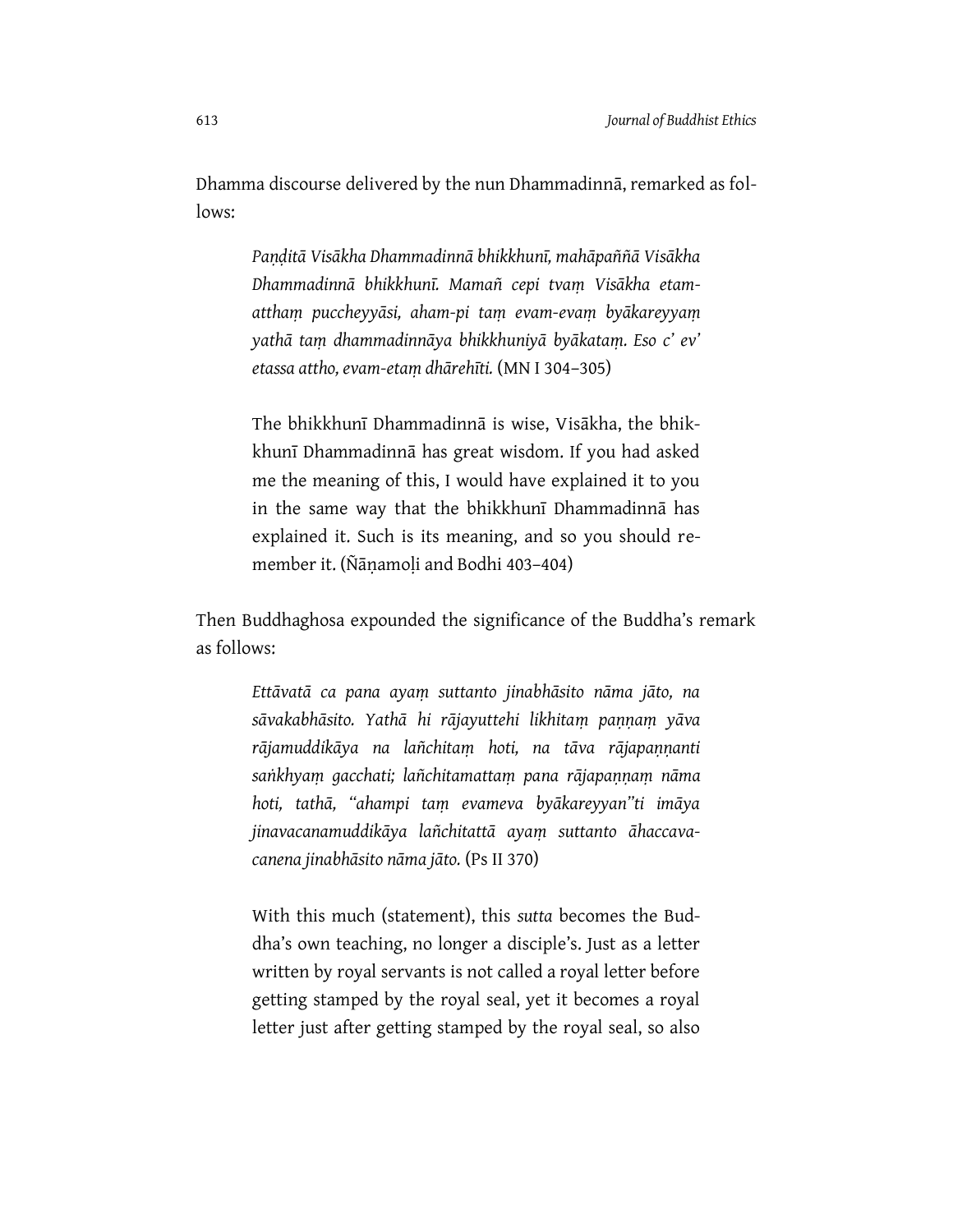becomes this *sutta* the Buddha's own teaching by virtue of the Buddha's own statement, on account of getting stamped by the seal of the Buddha's statement, "I would have explained it in the same way."

Buddhaghosa has virtually attributed Dhammadinnā's doctrinal exposition to the Buddha based on an analogy of her work with a royal document. Is it because Buddhaghosa was living in an atmosphere in which intellectual creations were viewed as the burden of those to whom they are attributed? Did he think that it actually served Dhammadinnā to have her work attributed to the Buddha himself so that no disciple would dare argue against it? We can never be sure, but we at least know that the early Buddhist community is one which viewed other contemporary philosophers not as mere rivals in an intellectual game, but as "man-traps" (*manussakhipa*):

*Seyyathāpi bhikkhave nadī-mukhe khipaṃ uḍḍeyya bahunnaṃ macchānaṃ ahitāya dukkhāya anayāya vyasanāya: evam eva kho bhikkhave Makkhali moghapuriso manussa-khipaṃ maññe loke uppanno bahunnaṃ sattānaṃ ahitāya dukkhāya anayāya byasanāyāti*. (AN I 33)

Just as, monks, at a river-mouth one sets a fish-trap, to the discomfort, suffering, distress and destruction of many fish: even so Makkhali,12 that infatuated man, was born into the world, methinks, to be a man-trap, for the discomfort, suffering, distress and destruction of many beings. (Woodward and Hare 1: 30)

 $\overline{a}$ 

<sup>12</sup>*Makkhali-Gosāla.*—One of the six heretical teachers contemporaneous with the Buddha. He held that there is no cause, either ultimate or remote, for the depravity or for their rectitude. (Malalasekara "Makkhali-Gosāla")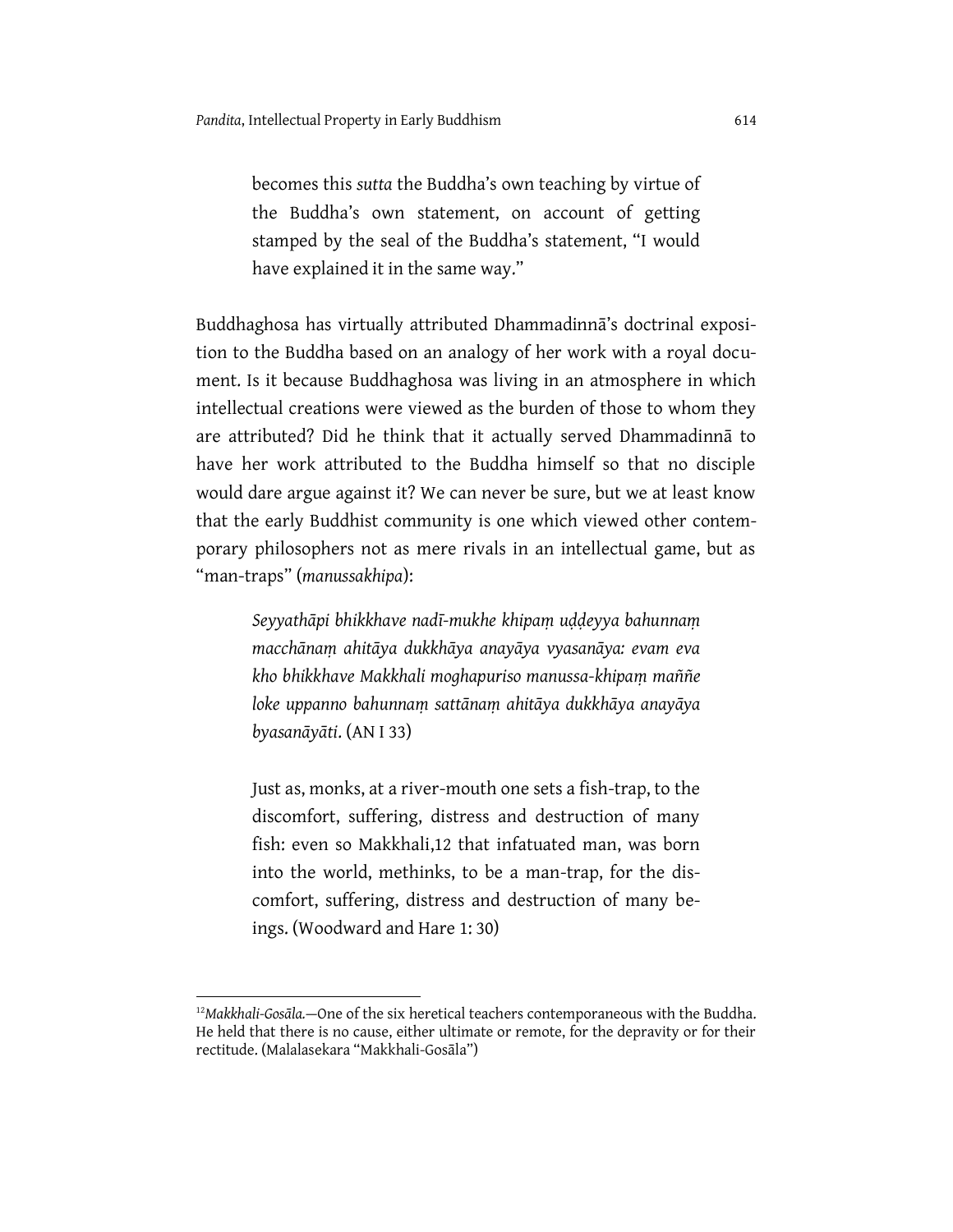In such a context, I think it is really probable that Buddhaghosa and other commentators may have viewed any mistake in doctrinal expositions not as mere academic errors but as serious blunders which may confuse and mislead beings away from the true path to liberation, and for which the speakers or authors must answer. In that case it is not surprising that Buddhaghosa thought it right to attribute Dhammadinnā's work to the Buddha, releasing her from the burden of the responsibility for her work.

Let us now flash forward into the history of ancient Burmese monasticism, of which the following is a well-known anecdote:

In the year 1638 A.D., Toṅphīlā Sarāto went on pilgrimage to the Pagoda of Mancaktorā, and on the way back, visited the town of Pukhan"krī" and conferred with Rvheumaṅ Sarāto. At the time, (the former) asked to see the *Vinaya* translation written by Rvheumaṅ Sarāto', and thought: "My own translation is too elaborate yet his version is concise and reliable enough for the posterity. The existence of two (translated) versions would be detrimental, just like the simultaneous appearance of two Buddhas would have been, leading beings to a controversy of whose Buddha is better," and had his own version burnt at the pagoda as homage to the Buddha. This is according to the text of *Sīlavisodhanī* (87). But *Piṭakasamuiṅ"* says that the former had a pagoda built, with his translation buried in it, on the hill of Toṅphīlā, Cackuiṅ" city. (Wan)

In this story, the author of an inferior work felt that he must have his own work eliminated to avoid a future controversy over the relative merits of his own work and a superior one. This is typical of how ancient Burmese monasticism viewed intellectual works as burdens for their creators.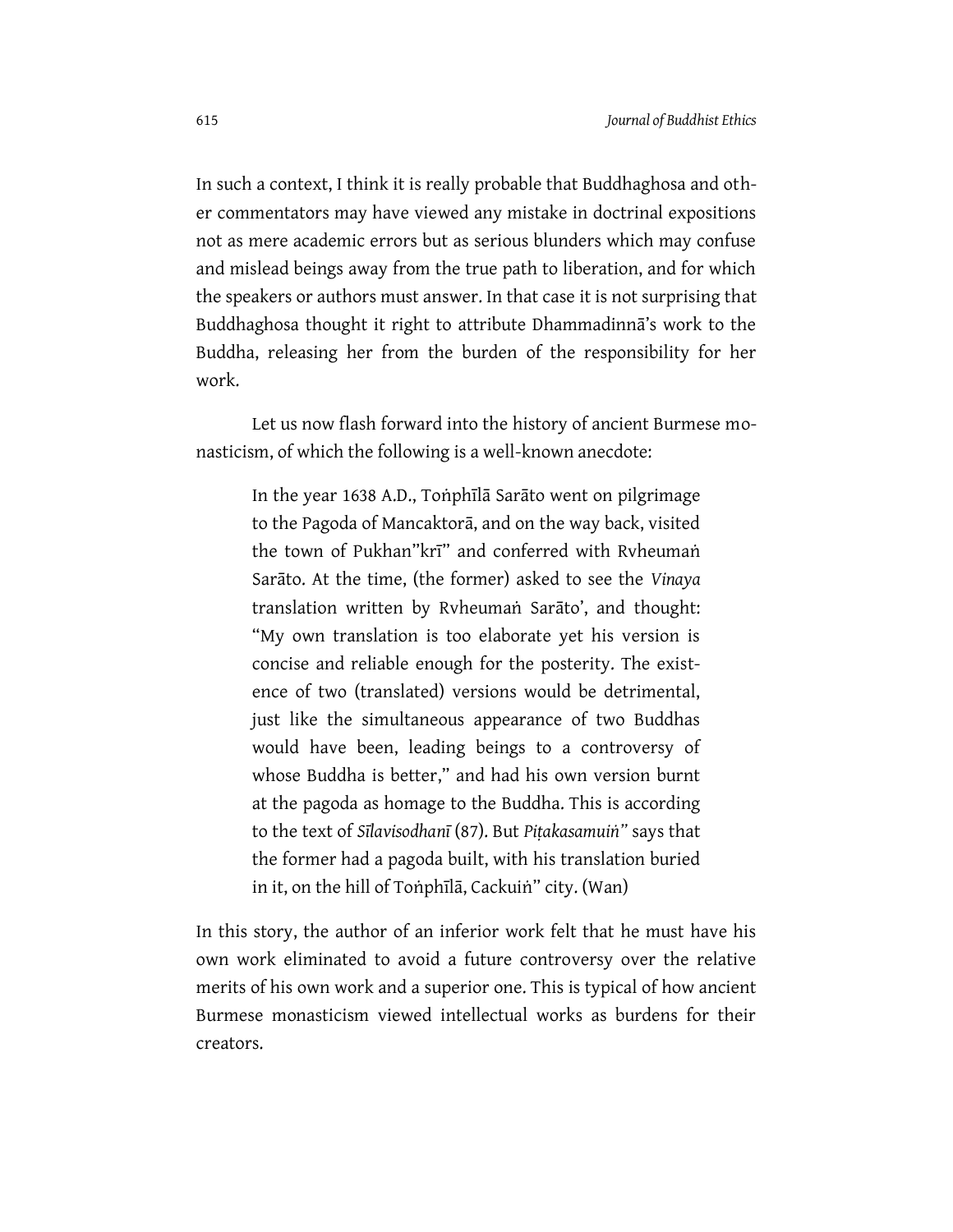Let us consider a more recent example. The following is from my own experience.

As a junior monk in Burma, I studied under two great monk scholars, whom I will call A and B. At the time, A was a famous scholar and author, who had published several books that eventually become common manuals for many students of *Abhidhamma*. <sup>13</sup> On the other hand, B was a scholar who had devoted his life to *Vinaya* studies. However, because he was not interested in publishing, he was a nameless person outside a small circle of students and peers. He did write an annotated translation of *Vinayasaṅgaha*, the most comprehensive manual of *Vinaya*, when he was more than seventy years old; however, after completing his work, he turned over the manuscript to A to be published as the latter's work!

Why? The reason seems as follows: (1) because *Vinayasaṅgaha* is not part of the regular curriculum in the traditional Buddhist studies in Burma, only a few publishers would seriously consider the publication of its translation. As a nameless person outside a small circle of friends, B had no leverage to persuade a publisher to publish his work. Even if he managed to get it published, it would have taken a long time before many temple librarians would have come to notice his work. (2) On the other hand, being an already famous author, A had the leverage to persuade any publisher to publish the manuscript, and his name on the title page would make all potential buyers to take notice quickly.<sup>14</sup>

 $\overline{a}$ 

<sup>&</sup>lt;sup>13</sup> Readers should not see him as a textbook author. In Burmese monastic circles, there has never been a trend of scholars writing for scholars. On the contrary, monk scholars usually put their insights into books supposed to be for students, walking a tightrope between presenting the research findings in their works and making them accessible to students at the same time. But they do not always succeed; I have seen many translated works definitely more difficult than the original Pāli texts.

 $14$  I do not mean that A's fame would make the book profitable. On the contrary, the publisher would certainly have to bear the financial loss for having to publish a book that would appeal only to bigger temple libraries. However, he would get rights to re-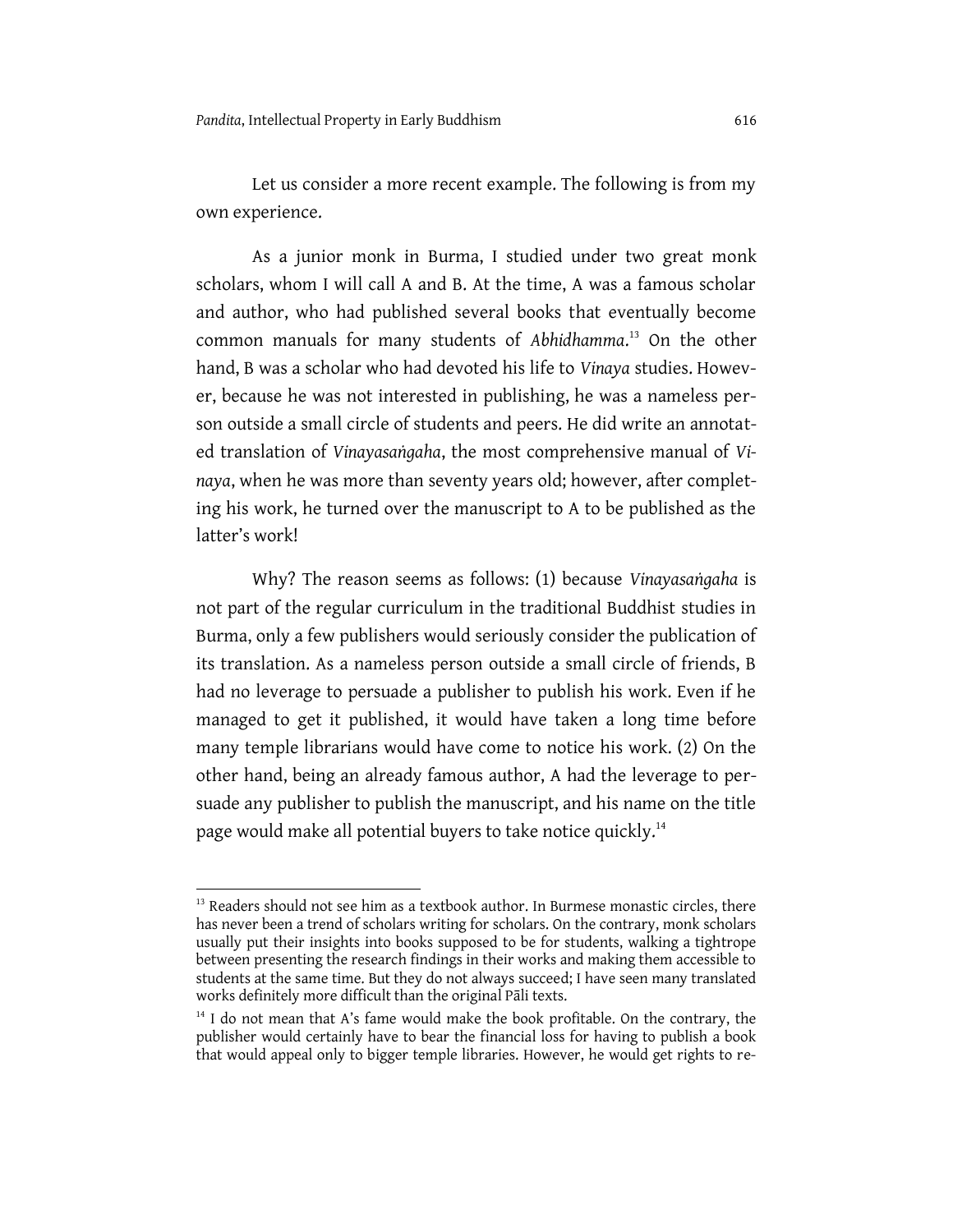This is why B decided to turn over his work to A. The former also granted the latter the right to revise the work as the latter saw fit; after all, A was a much better writer, and B knew it. Moreover, I should note that B did not ask for any cursory acknowledgment nor material benefits.

Such transfers of intellectual credits are not uncommon in Burma. Even though people usually take care to keep those events out of print, no one thinks such transfers of intellectual credits are ethical mistakes; both those personally involved and others feel free to talk about such events.

#### Conclusion: *Vinaya* vs. secular law

As shown above, there seems to be no *Vinaya* rule that is applicable to a case of infringing copyrights and patents. Therefore, although a monk or nun infringing copyrights and patents is guilty in secular law, he or she would be innocent in monastic law. This seems to defeat the purpose of the *Vinaya* itself: did not the Buddha himself say that he had to prescribe the *Vinaya* rules to gain the respect of those having no respect yet for the Teaching, and to increase the respect of those who already have respect for it?<sup>15</sup> Who would have respect for a community that gives free rein to its members for infringing IP rights in a modern world?

 $\overline{a}$ 

print the more popular books of A as a deal; this is how famous authors usually get to publish books that they certainly know will not be popular.

<sup>15</sup> *appasannānaṃ pasādāya, pasannānaṃ bhiyyobhāvāya* (Vin III 21; AN I 98). This phrase has been misinterpreted in prior works, so a detailed analysis is necessary.

Here both the terms *pasanna* and *pasāda* are derived from *pa+*√*sad*, of which the Skt. counterpart *pra+*√*sad* means, beside others, "to be pleased . . . to be appeased or soothed, be satisfied" (Apte *prasad* s.v.), but the former is a past participle with the suffix *na* yet the latter is a primary derivative with the suffix *a*. Therefore *pasanna* means, "those who have already been satisfied (with the Teaching)," and *pasāda* means, "being pleased, or satisfaction, (with the Teaching)." The term *appasanna*, on the other hand, is a compound of the negative participle *na* and *pasanna*, so it should mean, "those who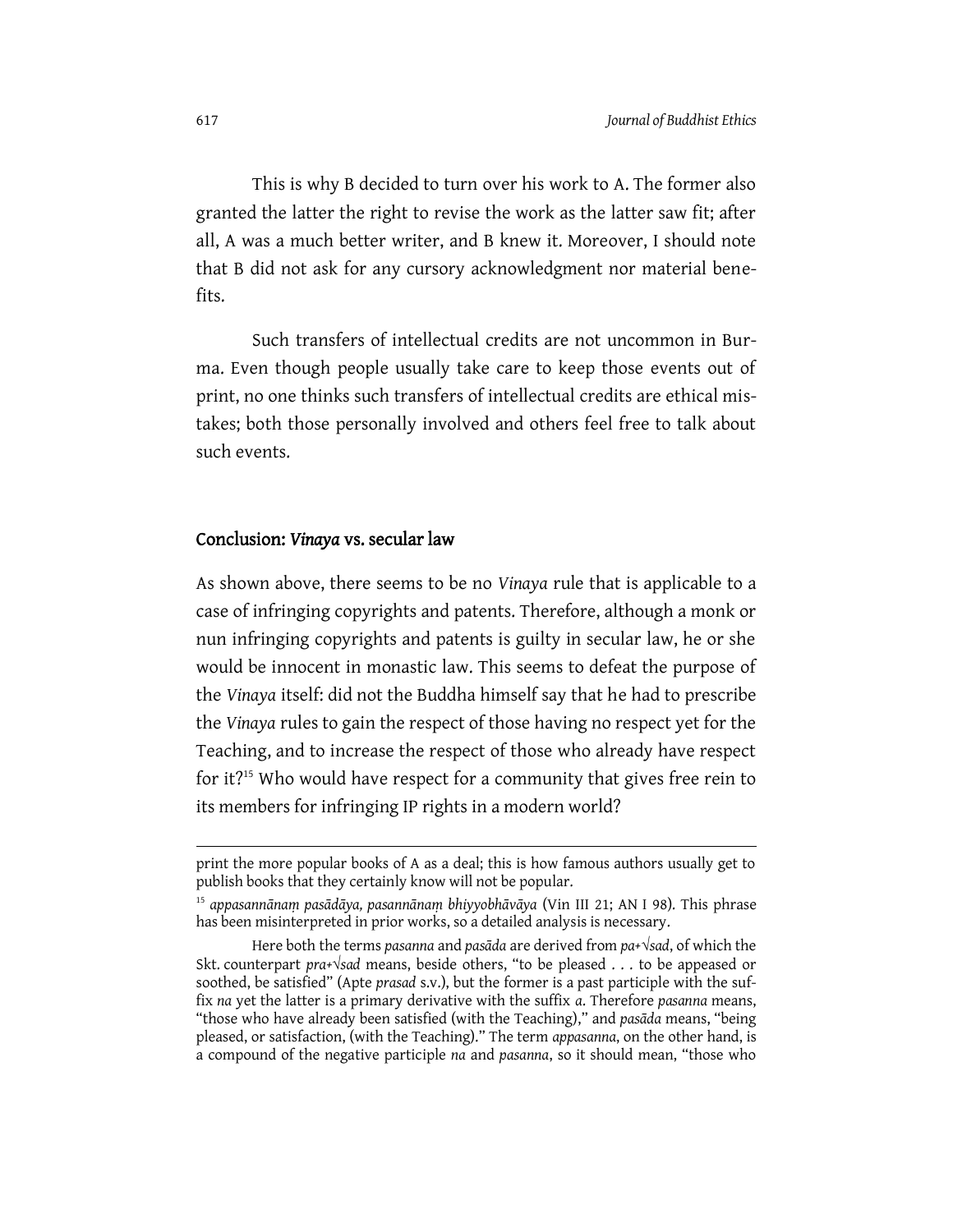I answer thus: I am not arguing that it is ethically correct to infringe copyrights, patents, or trademarks, or that the Buddha would have supported such infringements.<sup>16</sup> On the contrary, I only argue that

On the other hand, *bhiyyobhāvāya* is a compound of *bhiyyo* and *bhāva*. Of these two, the former has the Skt. counterpart *bhūyas*, which means, beside others, "1. More, more numerous or abundant.-2. Greater, larger . . . " (Apte *bhūyas* s.v.) whereas *bhāva* means "2. Becoming, occurring, taking place.-3. State, condition, state of being . . . " (*bhāva* s.v.). Therefore, *bhiyyobhāva* means "becoming greater" or "state of being greater." But "greater" in which sense? In quantity or quality? If it is quantity-wise, *pasannānaṃ bhiyyobhāvāya* will mean "for a greater number of those who are satisfied with the Teaching," whereas if it is quality-wise, it will mean "for the greater satisfaction of those who are already satisfied with the Teaching." Out of those two, the former ove rlaps with the previous phrase *appasannānaṃ pasādāya*, which essentially means raising the number of the people satisfied with the Teaching; therefore the latter sense is more appropriate in this context.

 $Cf$ :

 $\overline{a}$ 

. . . for the benefit of non-believers, for the increase in the number of believers . . . (Horner 1: 38)

To give confidence to believers, and for the betterment of believers. (Woodward and Hare 1: 84)

 $16$  Neither do I admit that such infringements are unethical, for the private property status of copyrights/patents is still a gray area in ethics. These IP rights are relatively modern additions to the list of properties that can be privately owned (*Britannica* "copyright"; *Britannica* "patent"); most countries still treat copyright/patent infringements as civil offenses even though they view other kinds of theft as crimes. Besides, some stakeholders have already raised doubts whether these IP concepts still work for society (Graham), and have thereby led us to doubt if these concepts will remain the same in future.

On the other hand, as we have seen above, the sin of theft in Buddhist ethics is based upon the concept of private property. If we are not sure if something is private property, we cannot be sure if taking it away without permission amounts to theft. As long as there is no universal agreement on the private property status of copyrights/patents, Buddhist ethics will not be able to answer whether such infringements amount to stealing.

Furthermore, given the penalties that secular laws can bring against monks and nuns who dare infringe copyrights/patents, there is reason to believe that, if the Buddha were living now, he would have prescribed specific rules against such infringements whether such deeds are ethical or not. But he is no longer among us now. Should we therefore make a more liberal interpretation of the extant *Vinaya* rules to make these more relevant to the modern world? This is a question for practitioners, not for academics, so I will not attempt to touch on it here.

have not yet been pleased/satisfied (with the Teaching)." Then, the phrase *appasannānaṃ pasādāya* means, "for the sake of (gaining) satisfaction of those who are not satisfied with (the Teaching) yet."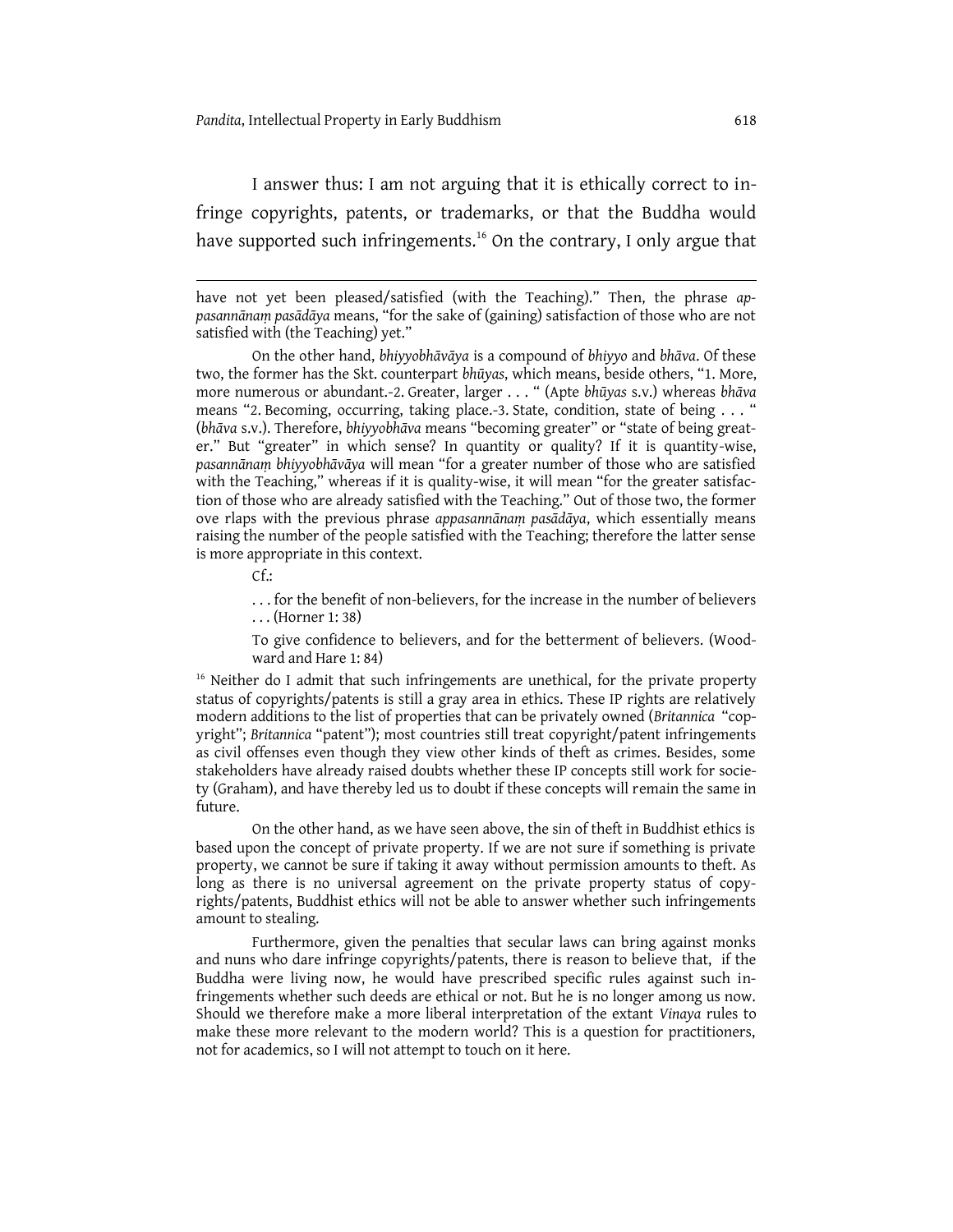even if we think such infringements are more serious than their analogous counterparts found in the *Vinaya* texts, we should not be carried away by our secular ways of thinking when we attempt to judge these ethical issues in the light of the monastic law. In other words, even though we all know that (1) every monk is not only a monk but also a resident of a certain country and subject to its laws and regulations, and (2) if a monk transgresses against the copyright and patent laws in his country of residence, he may get sued, fined, or even put into jail; we should not let such legal causes and consequences reflect on his monastic morality more than the extent allowed by the *Vinaya* rules. I call this *the legal autonomy of the Order*, the foundation of which, I argue, the Buddha himself laid down in one of the cases he judged.

In an account recorded at (Vin III 65; Horner 1: 108–109), several monks were offered mangoes by the guards of a mango garden. The monks thought that those guards had the right only to protect the garden, not to give mangoes away, so they scrupulously refused to accept. When they told the Buddha about it afterward, the Buddha did not bother to check if the guards really had the legal right to donate in secular law but simply stated, "It is no offense as far as the guardian's offering is concerned." By virtue of that simple statement, I argue, the Buddha laid down the two basic conditions of the legal autonomy of the Order:

1. Monastic jurisdiction should not extend into the secular society. In the present case, whether these guards had the authority to give away these mangoes was not the business of the monks, but rather a problem between the former and the garden owner, and accordingly beyond the monastic jurisdiction. Therefore, there was no legal need to judge their conduct, nor to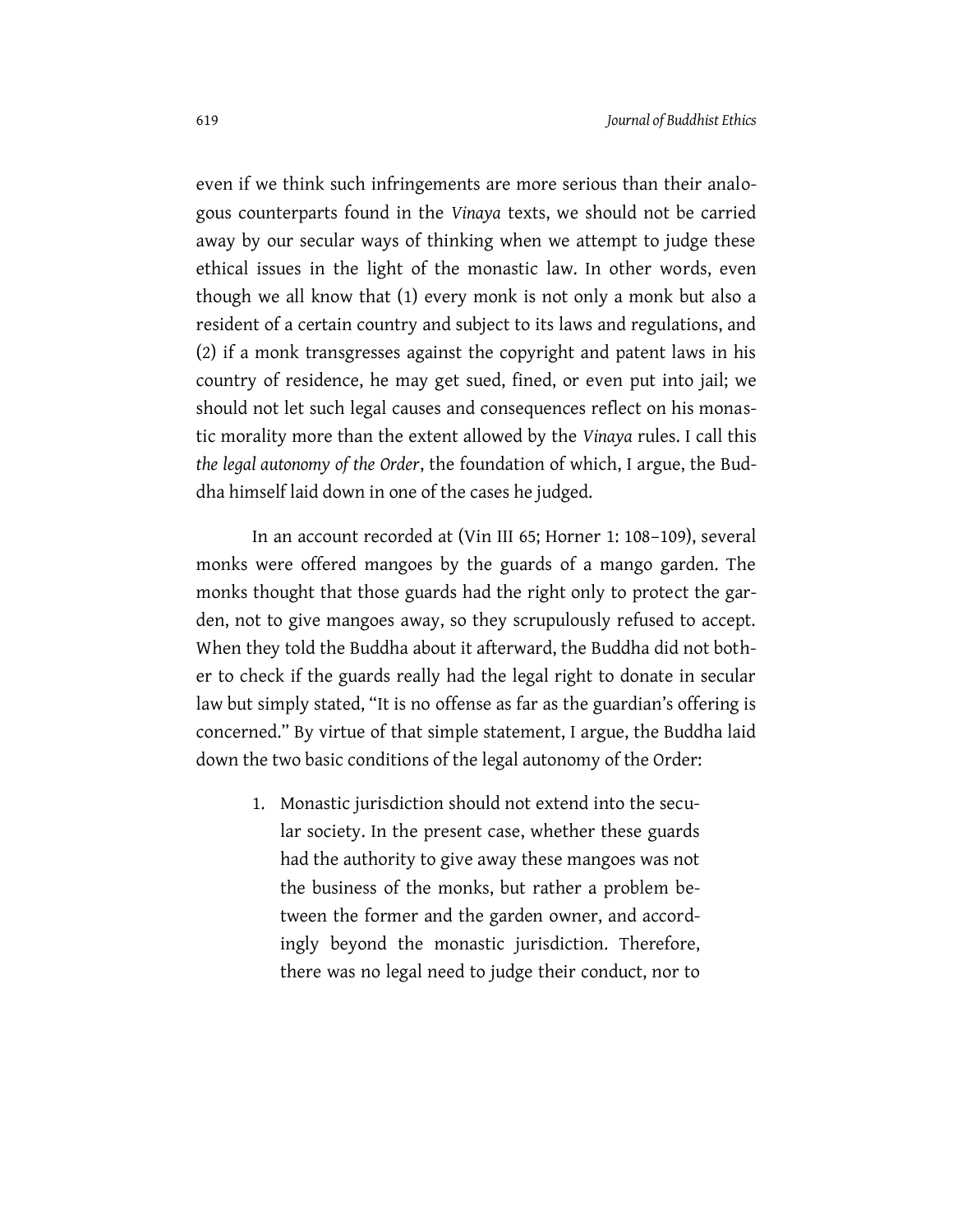$\overline{a}$ 

inquire whether the secular law of these times allowed them to offer mangoes.<sup>17</sup>

2. The secular law should not affect the monastic morality. In the present case, even if these guards really had no right to offer these fruits and accordingly if accepting the fruits was an offense according to the secular law of those times, accepting these fruits still would not have harmed the monastic morality of those monks.

But what is the need for such autonomy? Because, without such independence, the monastic law will become a hostage to the secular law, a situation which is very dangerous for the Order and which the Buddha would not have desired.

To understand the danger involved, let us consider a scenario. The *Vinaya* says that if there is a royal decree to demand a tax from those traveling through a particular place, a monk passing through the place without paying the due tax is guilty of theft (Vin III 52; Horner 1: 86- 87).<sup>18</sup> Now suppose a country with a small population of Buddhist monks

<sup>&</sup>lt;sup>17</sup> Kieffer-Pülz, on the contrary, seemingly thinks that the Buddha's judgment in this case was not being consistent with that in another case:

In the second case, theft by a keeper of the entrusted goods (case 28 ; Vin III 53,1–3), the keeper himself steals goods entrusted to him. This slighty deviates from case thirty-nine of the Vinītavatthu, where it is explicitly allowed that keepers give fruits from gardens they watch over to monks (Vin III 65,12–18). (8-9)

I do not agree with her, however, for she has failed to notice a very important difference between these two cases—the fact that the keeper in the former case was a monk whose misconduct must be judged by the monastic law, whereas the keepers in the latter case were lay persons, whose conduct was outside the monastic jurisdiction. Therefore, I believe that the Buddha in the latter case just *refused* to judge the keepers when they gave away fruits, simply because it was not his business to allow or prohibit their conduct.

<sup>&</sup>lt;sup>18</sup> It means monks are not above tax after all; the tax-free state of Buddhist monks in certain Buddhist countries is not a right but a privilege conferred on Buddhist monks by the Buddhist public.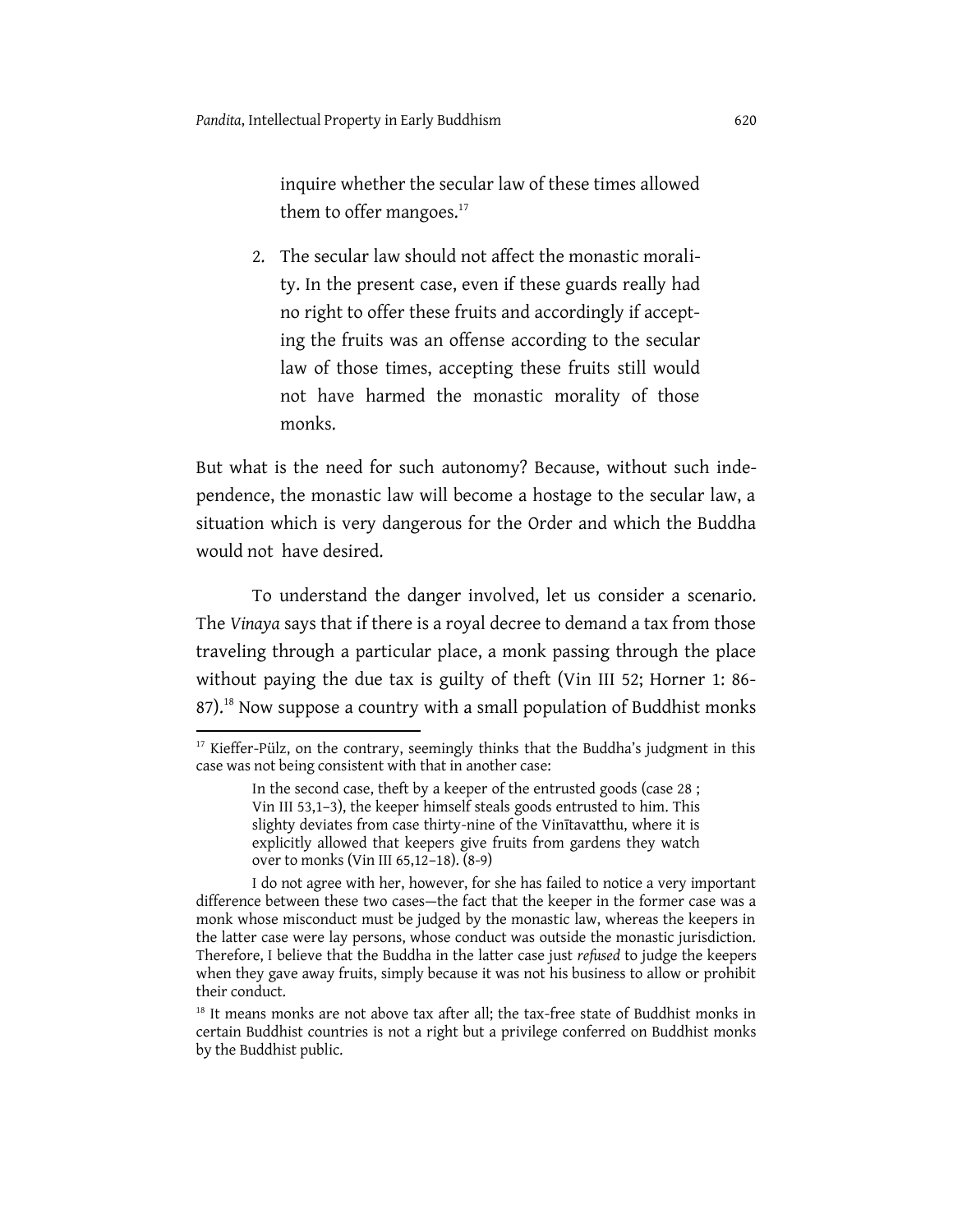comes to be governed by a non-Buddhist government, which also happens to hate Buddhist monks. Suppose that government makes a law that every Buddhist monk should pay an "air tax" of one dollar for each time he breathes. If monks choose to breathe without paying the tax, does it mean that they are guilty of theft and consequently should lose their monkhood?

If the Order were to defer to secular law unconditionally, there would be no choice but to answer yes; this would be exactly what I would like to call a case of the *Vinaya* taken hostage by secular law.<sup>19</sup> It is against such subservience to secular law that, I argue, the Buddha has protected the Order by establishing a legal autonomy for it.

Here, I must note that there are admittedly many cases where the *Vinaya* has accepted legal concepts from secular law; for instance, in the rule on theft itself, the stolen object, to incur the Ultimate Defeat, must be a valuable worth at least five *māsaka*s, an amount corresponding to the royal law of the Māgadha country (Vin III 45, 47; Horner 1: 71, 75). Perhaps this is why Varado states: "So, for monks, vinaya [sic.] is not a replacement for law, but an addition to it, a fact established in vinaya [sic.], where the Buddha, referring to the legislative system of the day, said, 'I allow you, monks, to obey kings' (Vin 1.138)."

 $\overline{a}$ 

<sup>&</sup>lt;sup>19</sup> If we ignore the secular law and think only in terms of the Vinaya rules, those monks are innocent. Why? The Vinaya canon says: *anāpatti sakasaññissa* (Vin III 55) ("There is no offense for a monk perceiving [the thing to be taken] as his own"). Previous to that unreasonable law coming into effect in our scenario, the air to breathe had always been the common property of mankind, and the particular portion of air one breathed was one's own. Therefore, as long as those monks sincerely maintain that they have the right to breathe without having to pay any tax, they are not guilty of theft despite any law to the contrary.

Cf. Horner renders *anāpatti sakasaññissa* as "There is no offence if he knows it is his own." (1: 92). The term "knows" implies that it "is" really his own, which seems not meant here. Why? There is one case recorded about Venerable Ānanda mistakenly taking the inner garment of another monk in the bathroom, which the Buddha judged using the same term: *anāpatti bhikkhave sakasaññissa* (Vin III 58), which Horner herself translates correctly: "There is no offence, monks, as he thought it was his own." (1: 98).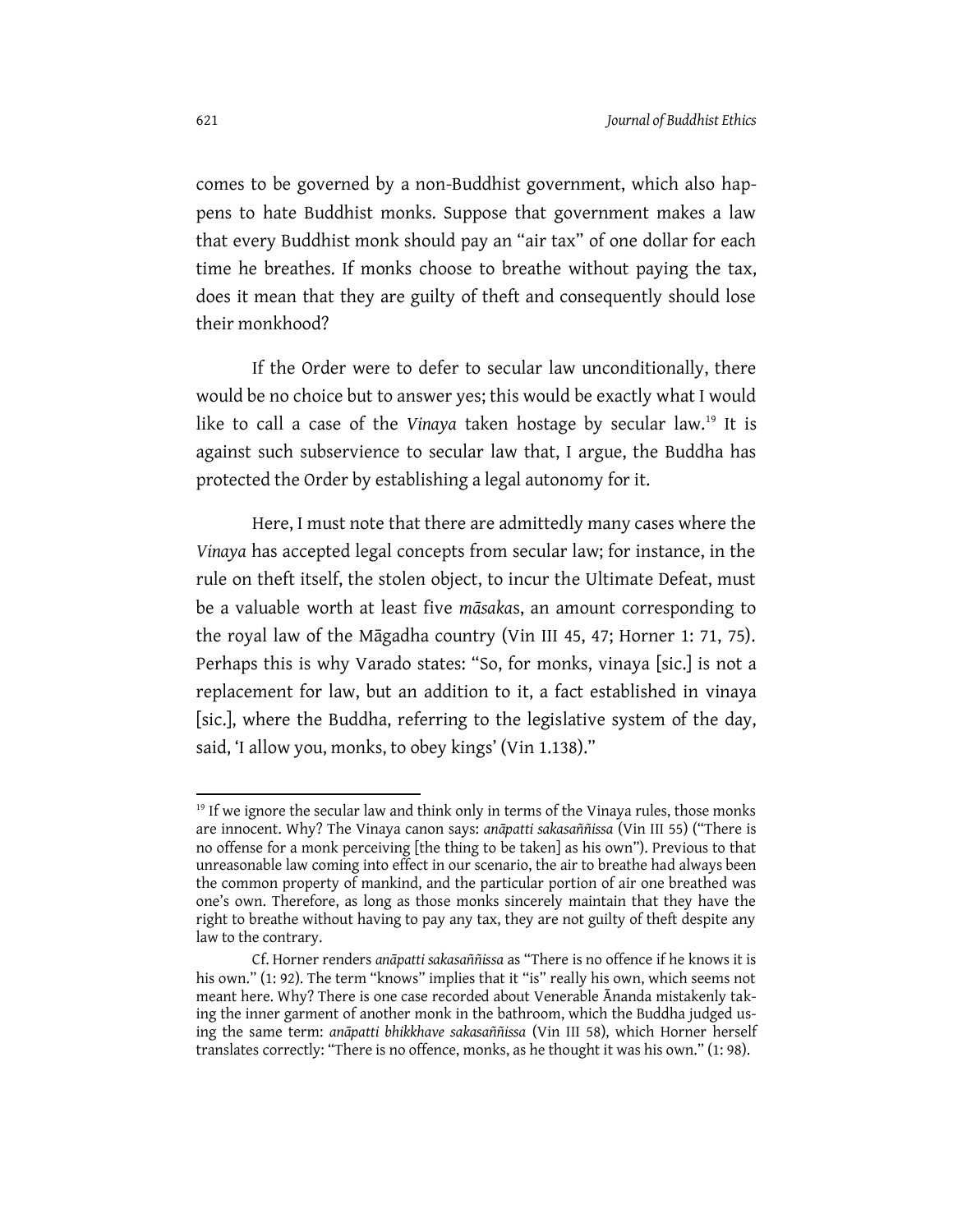However, "using" secular law when it is convenient to do so and subservience to it are different things. The Buddha might choose to use secular law when it was helpful to his mission, but might choose to differ in other occasions. The case of accepting mangoes from the garden guards, discussed above, is one instance of the Buddha ignoring secular law.

# Works Cited

#### *Primary Sources*

(The Pali text titles are abbreviated per the Critical Pali Dictionary system.)

- AN Richard Morris and A. K. Warder, eds. *Aṅguttara-Nikāya*. 6 vols. London: The Pali Text Society, 1958-1976.
- As Edward Müller, ed. *Aṭṭhasālinī: Buddhaghosa's Commentary on the Dhammasaṅghanī*. Text Series 12. London: The Pali Text Society, 1979.
- DN T. W. Rhys Davids and J. Estlin Carpenter, eds. *The Dīgha Nikāya*. 3 vols. London: The Pali Text Society, 1966-1976.
- MN V. Trenckner and Robert Chalmers, eds. *Majjhima-Nikāya*. 3 vols. London: The Pali Text Society, 1977-1979.
- Pāt William Pruitt, ed. *The Pātimokkha*. Trans. K. R. Norman. Oxford: The Pali Text Society, 2001.
- Ps J. H Woods, D. Kosambi, and I. B Horner, eds. *Papañcasūdanī: Majjhima-Nikāyaṭṭhakathā of Buddhaghosācariya*. 4 vols. London: The Pali Text Society, 1976-1979.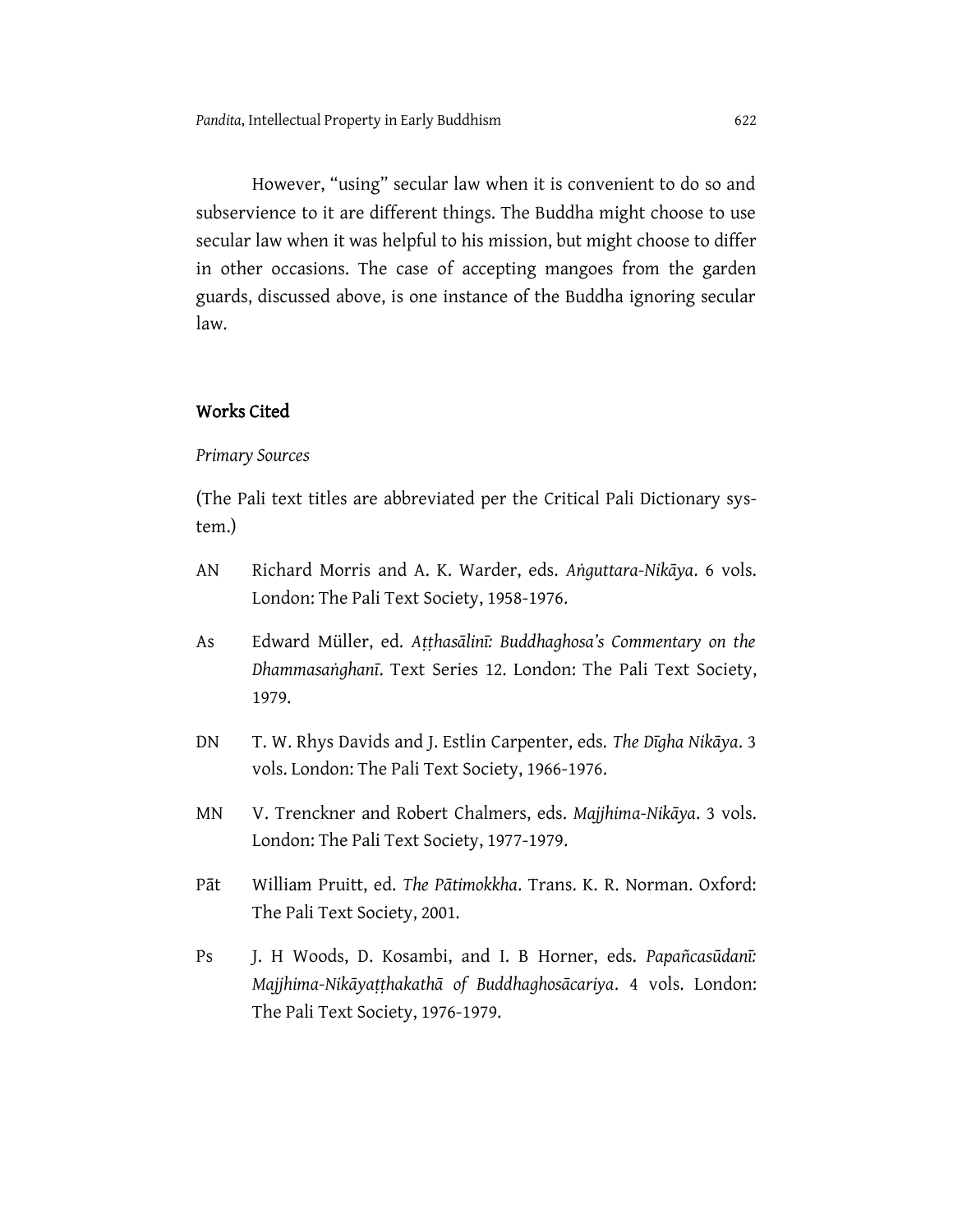- Sp J. Takakusu and M. Nagai, eds. *Samantapāsādikā: Buddhaghosa's Commentary on the Vinaya Piṭaka*. 7 vols. London: The Pali Text Society, 1966-1982.
- Sv T. W. Rhys Davids, J. Estlin Carpenter, and W. Stede, eds. *Sumaṅgalavilāsinī: Buddhaghosa's Commentary on the Dīgha Nikāya*. 3 vols. London: The Pali Text Society, 1968-1971.
- Vin Hermann Oldenberg, ed. *Vinaya Piṭaka*. 5 vols. Oxford: The Pali Text Society, 1982-1997.

#### *Secondary Sources*

Apte, Vaman Shivram, comp. *A Practical Sanskrit-English Dictionary*. 2nd ed. Delhi: Sri Satguru, 1989.

*Encyclopaedia Britannica 2012 Student and Home Edition*. software. Chicago: Encyclopaedia Britannica, 2011.Cone, Magaret, comp. *A Dictionary of Pali: Part I*. Oxford: The Pali Text Society, 2001.

Graham, Paul. "Defining Property." *Paul Graham* Mar. 2012. http://www.paulgraham.com/property.html. 7 Sept. 2012.

"Grudge." *Merriam-Webster Dictionary*. Merriam-Webster. http://www.merriam-webster.com/dictionary/grudge. 15 June 2012.

Horner, I. B., trans. *The Book of the Discipline (Vinaya Piṭaka)*. 6 vols. Oxford: The Pali Text Society, 1938-66.

Kieffer-Pülz, Petra. "The Law of Theft: Regulations in the Theravāda *Vinaya* and the Law Commentaries." *The Journal of the Pali Text Society* 31 (2011): 1–54.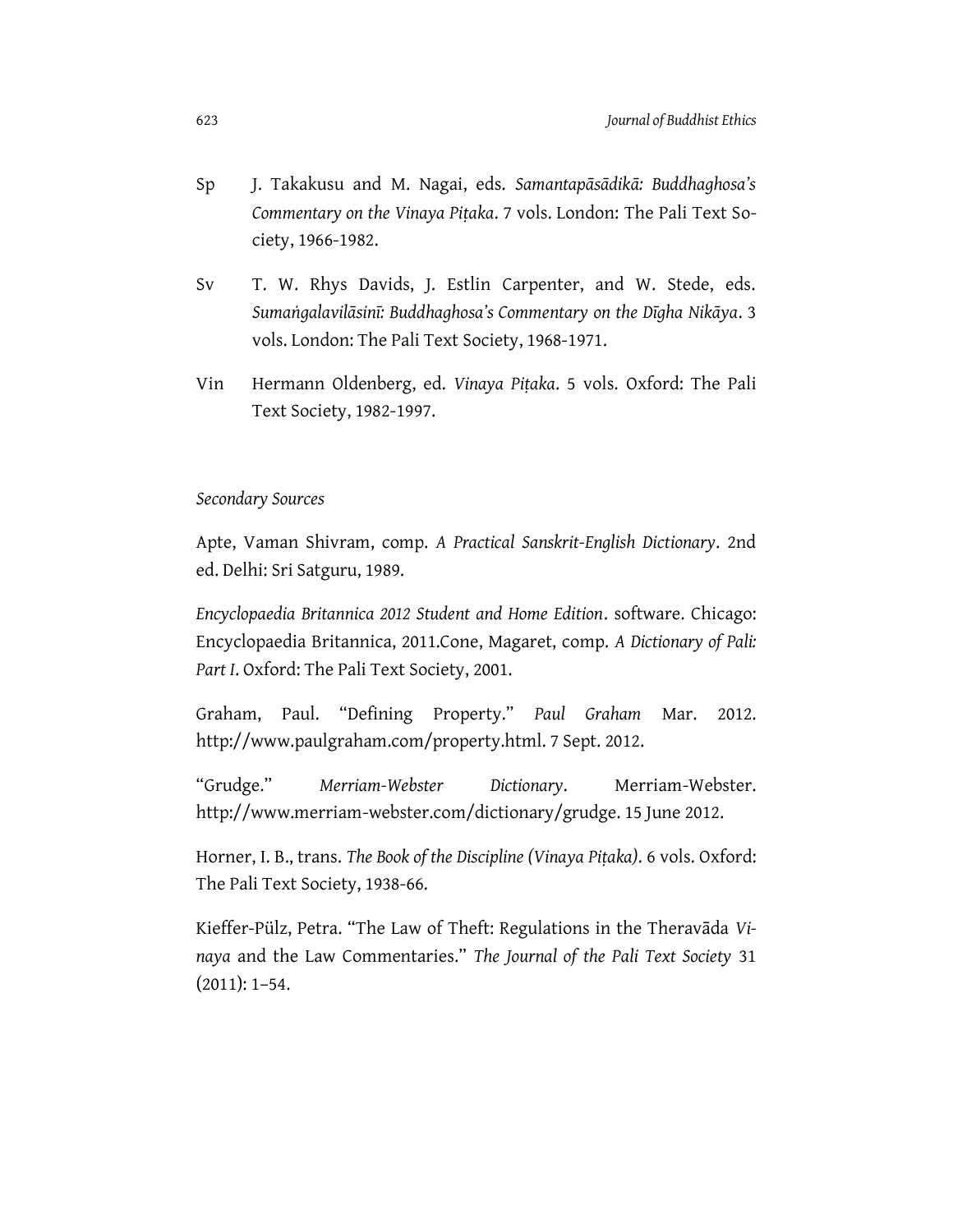Malalasekara, G. P., comp. *Dictionary of Pāli Proper Names*. 2 vols. New Delhi, IN: Asian Educational Services, 2003.

"Market Value." *Wikipedia*. Wikimedia Foundation, 27 Sept. 2011. http://en .wikipedia.org/wiki/Market\_value. 28 Feb. 2012.

*MLA Handbook for Writers of Research Papers*. 7th ed. New York: The Modern Language Association of America, 2009.

Ñāṇamoḷi, Bhikkhu and Bhikkhu Bodhi, trans. *The Middle Length Discourses of the Buddha: A New Translation of the Majjhima Nikāya*. Kandy, SL: Buddhist Publication Society, 1995.

Ross, Terence P. *Intellectual Property Law: Damages and Remedies*. New York, NY: Law Journal Press, 2005.

"Speechwriter." *Wikipedia*. Wikimedia Foundation, 3 Oct. 2011. http://en.wikipedia.org/wiki/Speech\_writer. 15 Oct. 2011.

Varado, Ven. "Copyright Infringement and Vinaya." *Articles*. Sasanarakkha Buddhist Sanctuary, Apr. 2007. http://sasanarakkha.org/articles/2007/04/copyright-infringement-andvinaya.html. 17 June 2012.

Walshe, Maurice, trans. *The Long Discourses of the Buddha: A Translation of the Dīghanikaya*. 2nd ed. Somerville: Wisdom Publications, 1995.

Wan, Ū. "Mran'mānuiṅ'ṅaṃ Rhe"khet' Bhāsāpran'samuiṅ'"akhyup'." A Concise History of Ancient Translations in the Nation of Burma. *Mranmā' Sataṅ'"chak'svay're" Naññ'"paññā Aphvai'*. https : / / www . myanmarisp . com / History / General \_Hsitory/GH0011/. 1 Nov. 2011.

"What is Intellectual Property?" *WIPO: Encouraging Creativity and Innovation*. http: //www.wipo.int/about-ip/en/. 20 Sept. 2011.